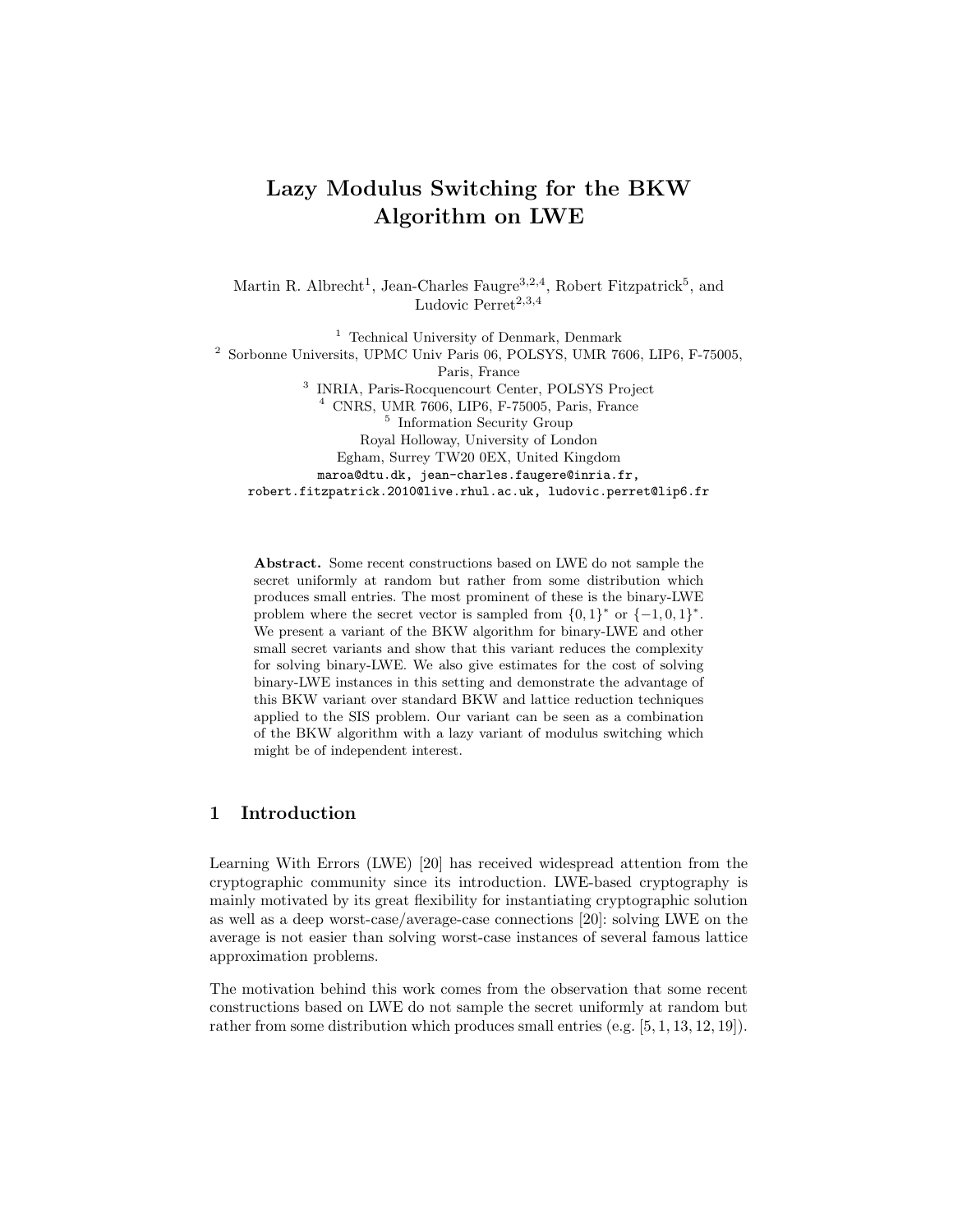From a theoretical point of view, this is motivated by the observation that every LWE instance can be transformed into an instance where the secret follows the same distribution as the noise  $[5]$ .<sup>1</sup> However, many constructions use secrets which are considerably smaller. For example, binary-LWE samples the secret from  $\{0,1\}^*$  [8] or  $\{-1,0,1\}^*$  [12]. The presence of such small secrets provokes the question of what implications such choices have on the security of LWE. Is solving LWE with, say, binary secrets easier than standard LWE? From a theoretical point of view, [8] proves that their binary-LWE is as secure as LWE. In this paper, we try to address the question from an algorithmic point of view; i.e. what is the actual impact of small secrets on concrete parameters.

#### 1.1 Algorithms for Solving LWE

Three families of algorithms for solving LWE are known in the literature. The most prominent approach is to reduce LWE to a problem that can be solved via lattice reduction, for example, by reducing it to the Short Integer Solution (SIS) problem. Indeed, most parameter choices in the literature are based on the hardness of lattice reduction such as [16, 10, 17]. These estimates for a given set of parameters n (number of components of the secret),  $q$  (size of the modulus) and  $\sigma$  (standard deviation of the noise) are usually produced by extrapolating running times from small instances.

A second approach is due to Arora and Ge who reduce LWE to solving a system of non-linear equations [6]. This algorithm allow us to solve LWE in subexponential time as soon as the Gaussian distribution is sufficiently narrow, i.e. exponential time as soon as the Gaussian distribution is sufficiently harrow, i.e.  $\alpha \cdot q < \sqrt{n}$ . Recall that the security reduction [20] for LWE requires to consider  $\alpha \cdot q \leq \sqrt{n}$ . Recall that the security reduction [20] for EWE requires to consider discrete Gaussian with standard deviation  $\alpha \cdot q$  strictly bigger than  $\sqrt{n}$ . However, from a practical point of view, the constants involved in this algorithm are so large that it is much more costly than other approaches for the parameters typically considered in cryptographic applications [2].

The third family of algorithms are combinatorial algorithms which can all be seen as variants of the BKW algorithm. The BKW algorithm was proposed by Blum, Kalai and Wasserman [7] as a method for solving the Learning Parity with Noise problem, with sub-exponential complexity, requiring  $2^{\mathcal{O}(n/\log n)}$  samples, space and time. The algorithm can be adapted for tackling LWE with complexity  $2^{\mathcal{O}(n)}$  when the modulus is taken to be polynomial in n [20]. BKW proceeds by splitting the  $n$  components of LWE samples into  $a$  groups of  $b$  components each. For each of the a groups of components the algorithm then searches for collisions in these b components to eliminate them. The overall complexity of the algorithm is  $\approx (a^2 n) \cdot \frac{q^b}{2}$  $a^b$  operations, and  $a \cdot \frac{q^b}{2}$  memory, where a and b depend on the  $n, q$ and  $\alpha$ .

 $<sup>1</sup>$  also in [15] for the LPN case.</sup>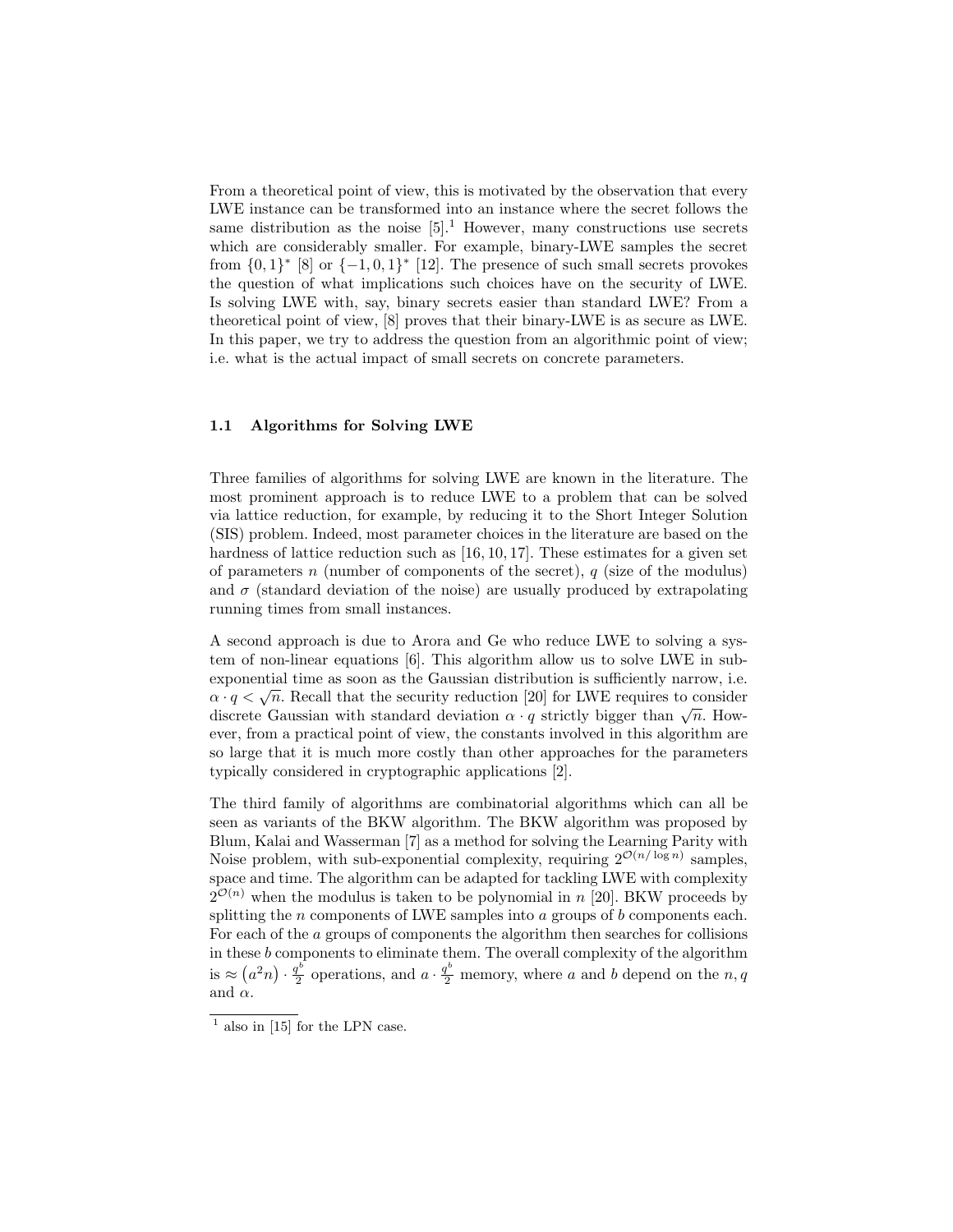The behaviour of the algorithm is relatively well understood and it was shown to outperform lattice reduction estimates when reducing LWE to SIS (when  $q$  is small), thus it provides a solid basis for analysing the concrete hardness of LWE instances [3].

#### 1.2 Organisation of the Paper and Main Results

While none of the algorithms above take advantage of the presence of small secrets, we may combine them with *modulus switching*. Recall that modulus switching was initially introduced to improve the performance of homomorphic encryption schemes [9] and was recently used to reduce the hardness of LWE with polynomially sized moduli to GAPSVP [8]. Modulus switching is essentially the same as computing with a lower precision similar to performing floating point computations with a low fixed precision. Namely, let  $(\mathbf{a}, c = \langle \mathbf{a}, \mathbf{s} \rangle + e) \in \mathbb{Z}_q^n \times \mathbb{Z}_q$ be LWE sample where  $\mathbf{s} \in \mathbb{Z}_q^n$  is the secret vector, and  $e \in \mathbb{Z}_q$  is an error. Let also some  $p < q$  and consider  $(\vert p/q \cdot a \vert, \vert p/q \cdot c \vert)$  with

$$
\begin{aligned}\n\left[\frac{p}{q} \cdot c\right] &= \left[\frac{p}{q}(\langle \mathbf{a}, \mathbf{s} \rangle + q \cdot u + e)\right], \text{ for some } u \in \mathbb{Z} \\
\left[\frac{p}{q} \cdot c\right] &= \left[\left\langle \frac{p}{q} \cdot \mathbf{a}, \mathbf{s} \right\rangle_p + \frac{p}{q} \cdot e\right] = \left[\left\langle \left[\frac{p}{q} \cdot \mathbf{a}\right], \mathbf{s} \right\rangle_p + \left\langle \frac{p}{q} \cdot \mathbf{a} - \left[\frac{p}{q} \cdot \mathbf{a}\right], \mathbf{s} \right\rangle_p + \frac{p}{q} \cdot e\right] \\
&= \left\langle \left[\frac{p}{q} \cdot \mathbf{a}\right], \mathbf{s} \right\rangle_p + \left\langle \frac{p}{q} \cdot \mathbf{a} - \left[\frac{p}{q} \cdot \mathbf{a}\right], \mathbf{s} \right\rangle_p + \frac{p}{q} \cdot e + e', \text{ where } e' \in [-0.5, 0.5] \\
&= \left\langle \left[\frac{p}{q} \cdot \mathbf{a}\right], \mathbf{s} \right\rangle_p + e'' + \frac{p}{q} \cdot e + e'.\n\end{aligned}
$$
\n(1)

where  $\langle \mathbf{x}, \mathbf{y} \rangle_p$  denotes the modulo p inner product of **x** and **y**.

Since  $p/q \cdot a - |p/q \cdot a|$  takes values  $\in [-0.5, 0.5]$  we have that e'' is small if s is small. We may hence compute with the smaller 'precision'  $p$  at the cost of a slight increase of the noise rate by a 'rounding error'  $e''$ .

Modulus switching allows to map a LWE instance mod  $q$  to a scaled instance of LWE mod p. Thus, modulus switching can be used in the solving of small secret instances of LWE, a folklore approach which has not been explicitly studied in the literature. Namely, if we pick p such that  $e''$  is not much larger than  $p/q \cdot e$ then, for example, the running time of the BKW algorithm improves from  $(a^2n)$ . q b  $\frac{p^b}{2}$  to  $(a^2n)\cdot \frac{p^b}{2}$  $\frac{p^2}{2}$ . Since typically  $b \approx n/\log n$  this may translate to substantial improvements. Indeed, we can pick p such that  $|\langle p/q \cdot \mathbf{a} - [p/q \cdot \mathbf{a}], \mathbf{s} \rangle| \approx p/q \cdot |e|$ . This implies  $\sigma_s \cdot \sqrt{\frac{n}{12}} \approx p/q \cdot \sigma$ , or  $p \approx \min\left\{q, \frac{\sigma_s}{\sigma} \cdot \sqrt{\frac{n}{12}} \cdot q\right\}$ , where  $\sigma_s$  is the standard deviation of elements in the secret s.

In this paper, we refine this approach and present a variant of the BKW algorithm which fuses modulus switching and BKW-style reduction. In particular, this work has two main contributions. Firstly, in Section 2 we present a modulus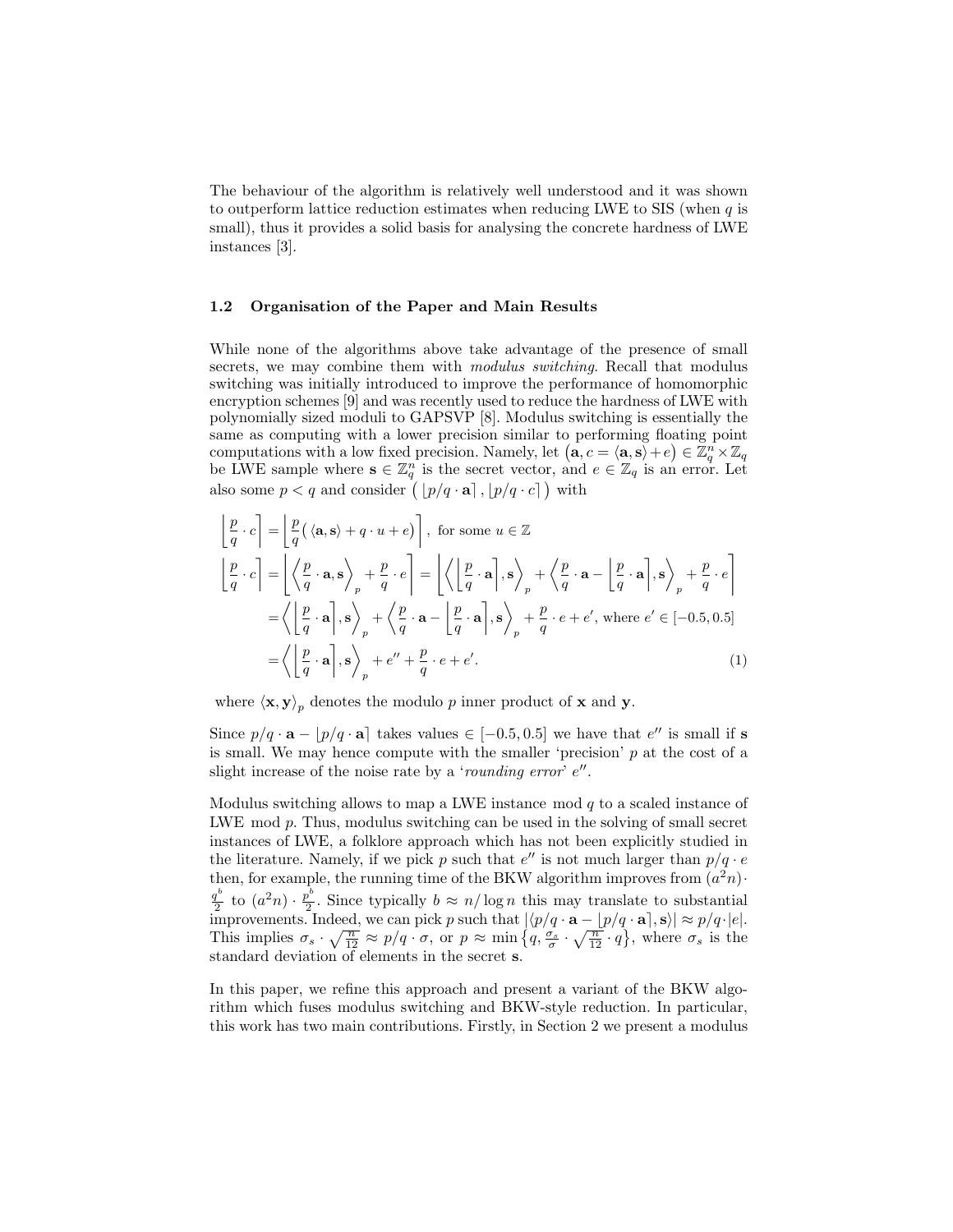switching strategy for the BKW algorithm in which switching is delayed until necessary. In a nutshell, recall that the BKW algorithm performs additions of elements which collide in certain components. Our variant will search for such collisions in 'low precision'  $\mathbb{Z}_p$  but will perform arithmetic in 'high precision'  $\mathbb{Z}_q$ . We call *rounding error* the inner product of the sub-vector of 'low bits' of a with the secret s. Our strategy permits to decrease rounding errors and allows with the secret **s**. Our strateg<br>to reduce p by a factor of  $\sqrt{a}$ .

Secondly, this perspective enables us to choose reductors in the BKW algorithm which minimise the rounding errors further (Section 3). Namely, we favour components a with small distance  $||p/q \cdot a| - p/q \cdot a|$  in already reduced components, called 'child components' in this work. Our strategy ensures that the probability of finding such elements is highest for those components which are considered first by the BKW algorithm, i.e. those components which contribute most to the noise. We note that the first contribution relies on standard independence assumptions only, while the second contribution relies on stronger assumptions, which however seem to hold in practice.

We then discuss the complexity of our variants in Section 4. For typical choices of parameters – i.e.  $q \approx n^c$  for some small constant  $c \geq 1$ ,  $a = \log_2 n$  and  $b = n/\log_2 n$  – the complexity of BKW as analysed in [3] is  $\mathcal{O}(2^{cn} \cdot n \log_2^2 n)$ . For small secrets, a naive modulus switching technique allows reducing this complexity to  $\mathcal{O}\left(2^{n\left(c+\frac{\log_2 d}{\log_2 n}\right)}\cdot n \log_2^2 n\right)$  where  $0 < d \leq 1$  is a small constant. If the secret distribution does not depend on n and if an unbounded number of LWE samples is available our improved version of BKW allows to get a complexity of:

$$
\mathcal{O}\left(2^{n\left(c+\frac{\log_2 d - \frac{1}{2}\log_2\log_2 n}{\log_2 n}\right)}\cdot n\,\log_2^2 n\right).
$$

We then study the behaviour of this algorithm by applying it to various instances of LWE with binary secrets. In Section 5, we compare the results with plain BKW and BKZ under modulus switching and a simple meet-in-the-middle approach or generalised birthday attack. We show that our lazy-modulus-switching variant of the BKW algorithm provides better results than applying plain BKW after modulus reduction. We also demonstrate that under the parameters considered here this algorithm also – as n increases – outperforms the most optimistic estimates for BKZ when we apply BKZ to the same task as that to which we apply BKW: finding short vectors in the (scaled-)dual lattice – we obtain this perspective by viewing the rounding error as an increase in the noise rate while still finding short vectors in the (scaled)-dual  $p$ -ary lattice determined by our modulus-reduced LWE samples. Indeed, our results indicate that our algorithm outperforms BKZ 2.0 when both are used to find a short vector in the (scaled)-dual lattice in dimension as low as  $\approx 256$  when considering LWE parameters from [20] with binary secret. However, we stress again that we always assume an unbounded number of samples to be available for solving.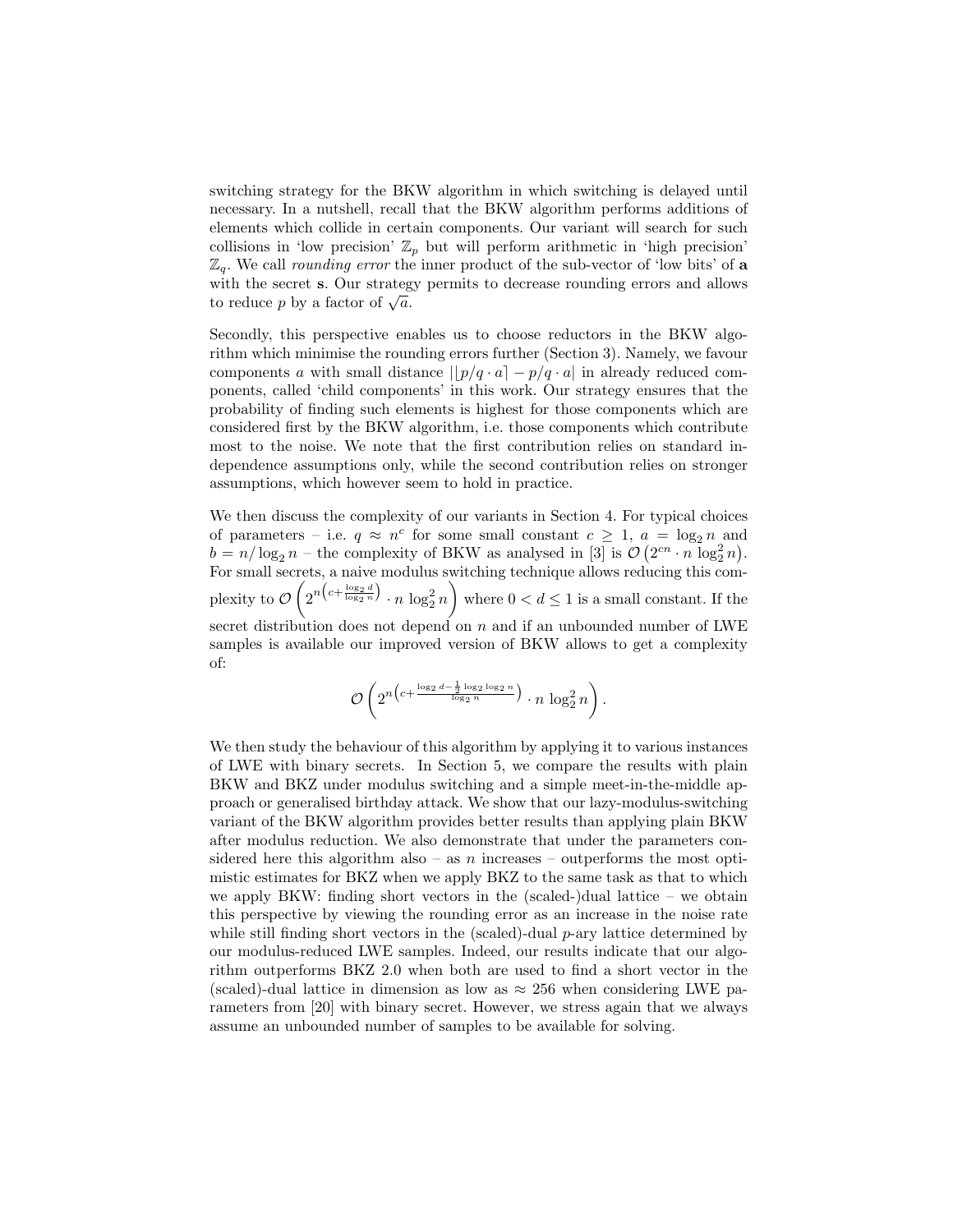#### 1.3 Notations

To fix the notations, we reproduce below the definition of LWE.

**Definition 1 (LWE [20]).** Let n, q be positive integers,  $\chi$  be a probability distribution on  $\mathbb{Z}_q$  and s be a secret vector in  $\mathbb{Z}_q^n$ . We denote by  $L_{\mathbf{s},\chi}$  the probability distribution on  $\mathbb{Z}_q^n\times\mathbb{Z}_q$  obtained by choosing  $\mathbf{a}\in\mathbb{Z}_q^n$  uniformly at random, choosing  $e \in \mathbb{Z}_q$  according to  $\chi$ , and returning  $(\mathbf{a}, c) = (\mathbf{a}, \langle \mathbf{a}, \mathbf{s} \rangle + e) \in \mathbb{Z}_q^n \times \mathbb{Z}_q$ . We define Decision-LWE as the problem of deciding whether pairs  $(\mathbf{a}, c) \in \mathbb{Z}_q^n \times \mathbb{Z}_q$ are sampled according to  $L_{s,x}$  or the uniform distribution on  $\mathbb{Z}_q^n \times \mathbb{Z}_q$ . Search-LWE is the problem of recovering  $\mathbf{s}$  from  $(\mathbf{a}, c) = (\mathbf{a}, \langle \mathbf{a}, \mathbf{s}\rangle + e) \in \mathbb{Z}_q^n \times \mathbb{Z}_q$  sampled according to  $L_{\mathbf{s},\chi}$ .

The noise follows some distribution  $\chi$  which is classically chosen to be a discrete The noise follows some distribution  $\chi$  which is classically chosen to be a discrete Gaussian distribution over  $\mathbb Z$  with mean 0 and standard deviation  $\sigma = s/\sqrt{2\pi} =$ Gaussian distribution over  $\mathbb Z$  with mean 0 and standard deviation  $\sigma = s/\sqrt{2\pi} = \alpha q/\sqrt{2\pi}$ , reduced modulo q. In the following, we always start counting at zero. We denote vectors as well as matrices in bold, vectors in lower case, and matrices in upper case. Given a vector **a**, we denote by  $a_{(i)}$  the *i*-th entry in **a**, i.e. a scalar, and by  $\mathbf{A}_{(i,j)}$  the entry at index i, j. For vectors **a** we denote by  $\mathbf{a}_{(a,b)}$ the vector  $(\mathbf{a}_{(a)}, \ldots, \mathbf{a}_{(b-1)})$ . When given a list of vectors, we index its elements by subscript, e.g.  $\mathbf{a}_0, \mathbf{a}_1, \mathbf{a}_2$ , to denote the first three vectors of the list. This means that  $\mathbf{a}_{i,(j)}$  is the j-th component of the vector  $\mathbf{a}_i$ . When we write  $(\mathbf{a}_i, c_i)$ we always mean the output of an oracle which should be clear from the context. In particular,  $(a_i, c_i)$  does not necessarily refer to samples following the initial distribution. We write  $\tilde{a}$  instead of  $a$  to indicate  $a$  has some short elements. We represent elements in  $\mathbb{Z}_q$  as integers in  $[-\frac{q}{2}, \ldots, \frac{q}{2}]$ , similarly for  $\mathbb{Z}_p$ . We write  $\chi_{\alpha,q}$  for the distribution obtained by considering a discrete Gaussian distribution  $\chi_{\alpha,q}$  for the distribution obtained by considering a discrete Gaussian distover  $\mathbb Z$  with standard deviation  $\alpha q/\sqrt{2\pi}$ , mean 0, considered modulo q.

### 2 A Modified BKW Algorithm: Lazy Modulus Switching

Following  $[3]$ , we consider BKW – applied to Decision-LWE – as consisting of two stages: sample reduction and hypothesis testing. In this work, we only modify the first stage.

#### 2.1 The Basic Idea

We briefly recall the principle of classical BKW. Assume we are given samples of the form  $(a, c)$  following either  $L_{s,x}$  or  $\mathcal{U}(\mathbb{Z}_q^n) \times \mathcal{U}(\mathbb{Z}_q)$ . Our goal is to distinguish between the two cases. BKW proceeds by producing samples  $(\mathbf{a}^*, c^*)$ with  $a^*$  being all zero such that statistical tests can be applied to  $c^*$  to decide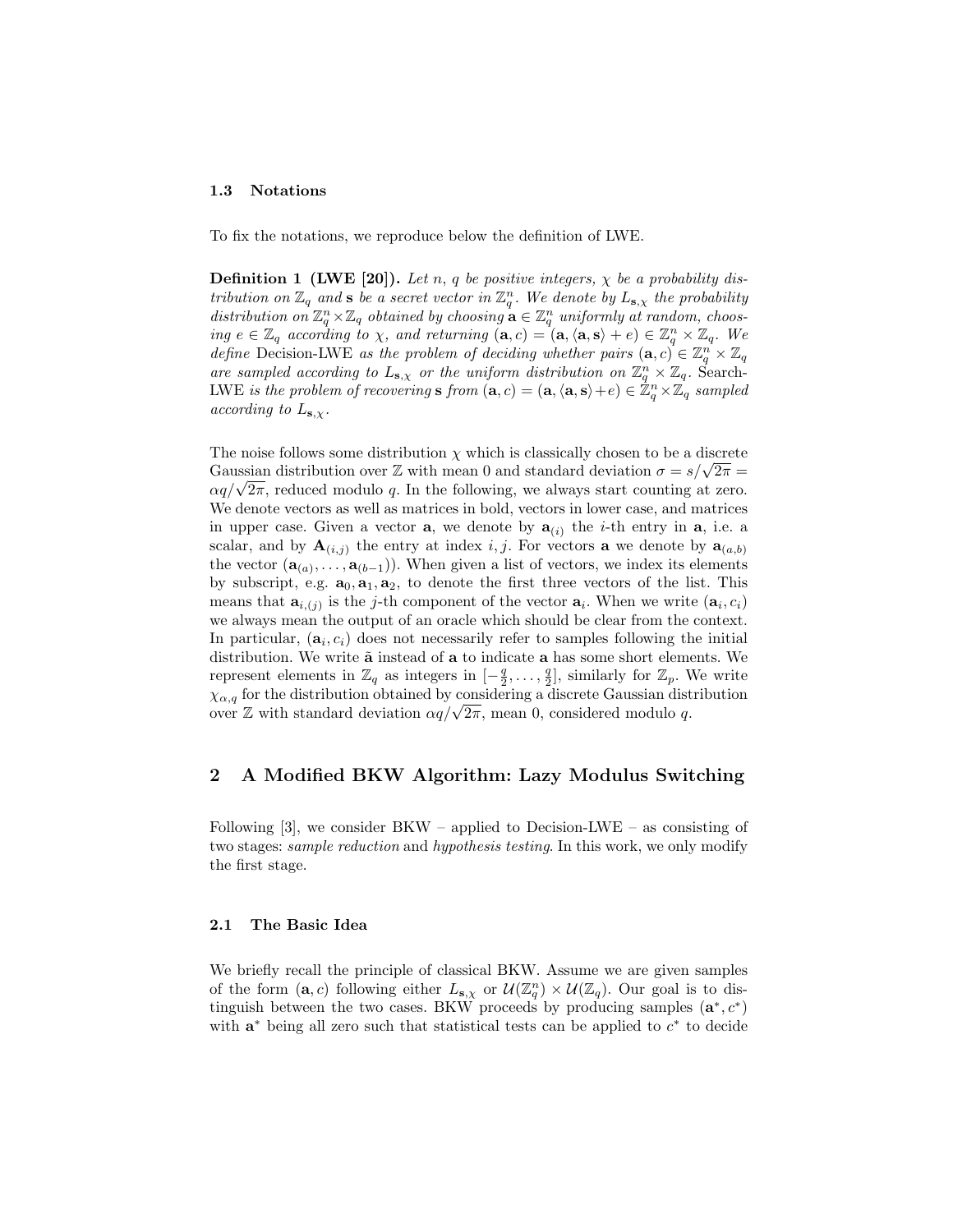whether they follow  $\mathcal{U}(\mathbb{Z}_q)$  or some distribution related to  $L_{s,x}$ . This is achieved by grouping the  $n$  components of all vectors into  $a$  groups of  $b$  components each (assuming a and b divide n for simplicity). If two vectors collide on all b entries in one group, the first is subtracted from the second, producing a vector with at least b all zero entries. These vectors are then again combined to produce more all zero entries and so forth until all a groups are eliminated to zero. However, as we add up vectors the noise increases. Overall, after  $\ell$  addition levels the noise we add up vectors the noise increases. Overall, after  $\ell$  addition levels the noise<br>has standard deviation  $\sqrt{2^{\ell}}\alpha q$ . Our algorithm, too, will be parametrized by a positive integer  $b \le n$  (the window width), and  $a := [n/b]$  (the addition depth).

Recall that the complexity of BKW algorithm is essentially  $q^b$ . However, b only depends on the ratio  $\alpha q / \sqrt{2\pi q} = \alpha \sqrt{2\pi}$  and thus not on q. Hence, it is clear that applying modulus reduction before running the BKW algorithm may greatly improve its running time:  $b$  is preserved whilst  $q$  is reduced to  $p$ . However, instead of applying modulus reduction in 'one shot' prior to executing BKW, we propose switching to a lower precision only when needed. For this, we actually never switch the modulus but simply consider elements in  $\mathbb{Z}_q$  'through the perspective' of  $\mathbb{Z}_p$ . We then essentially only consider the top-most  $\log_2 p$  bits of  $\mathbb{Z}_q$ .

Under this perspective, given samples of the form  $(a, c)$  we aim to produce  $(\tilde{\mathbf{a}}, \tilde{c} = \langle \tilde{\mathbf{a}}, \mathbf{s} \rangle + \tilde{e}),$  where  $\tilde{\mathbf{a}}$  is short enough, i.e.

$$
|\langle \tilde{\mathbf{a}}, \mathbf{s} \rangle| \approx \sqrt{2^a} \alpha q. \tag{2}
$$

Although other choices are possible, this choice means balancing the noise  $\tilde{e}$  after a levels of addition and the contribution of  $|\langle \tilde{\mathbf{a}}, \mathbf{s} \rangle|$  such that neither dominates. We call the term  $\langle \tilde{\mathbf{a}}, \mathbf{s} \rangle$  the *rounding error*. So, condition (2) is such that after a levels of additions performed by the BKW algorithm the escalated initial noise and the noise coming from rounding errors have the same size.

#### 2.2 Sample Reduction for Short Secrets

Let  $(\mathbf{a}_0, c_0), \ldots, (\mathbf{a}_{m-1}, c_{m-1})$  be samples which follow  $L_{\mathbf{s}, \chi}$  or  $\mathcal{U}(\mathbb{Z}_q^n) \times \mathcal{U}(\mathbb{Z}_q)$ . We now explain how to produce samples  $(\tilde{\mathbf{a}}_i, \tilde{c}_i)_{i \geq 0}$  that satisfy condition (2). For simplicity, we assume from now on that  $p = 2<sup>\kappa</sup>$ .

The main idea of the algorithm is to search for collisions among the first  $b$ components of samples  $(a_i, c_i)$  by only considering their top  $\log_2 p$  bits. If such a collision is found, we proceed as in the normal BKW algorithm, i.e. we subtract the colliding samples to clear the first  $b$  components. In our case, we clear the topmost  $\log_2 p$  bits of the first b components. Hence, instead of managing elimination tables for every bit of all components, we only manage elimination tables for the

<sup>&</sup>lt;sup>2</sup> While we do not have to restrict our attention to p of the form  $2^{\kappa}$ , we choose it for ease of exposition and implementation.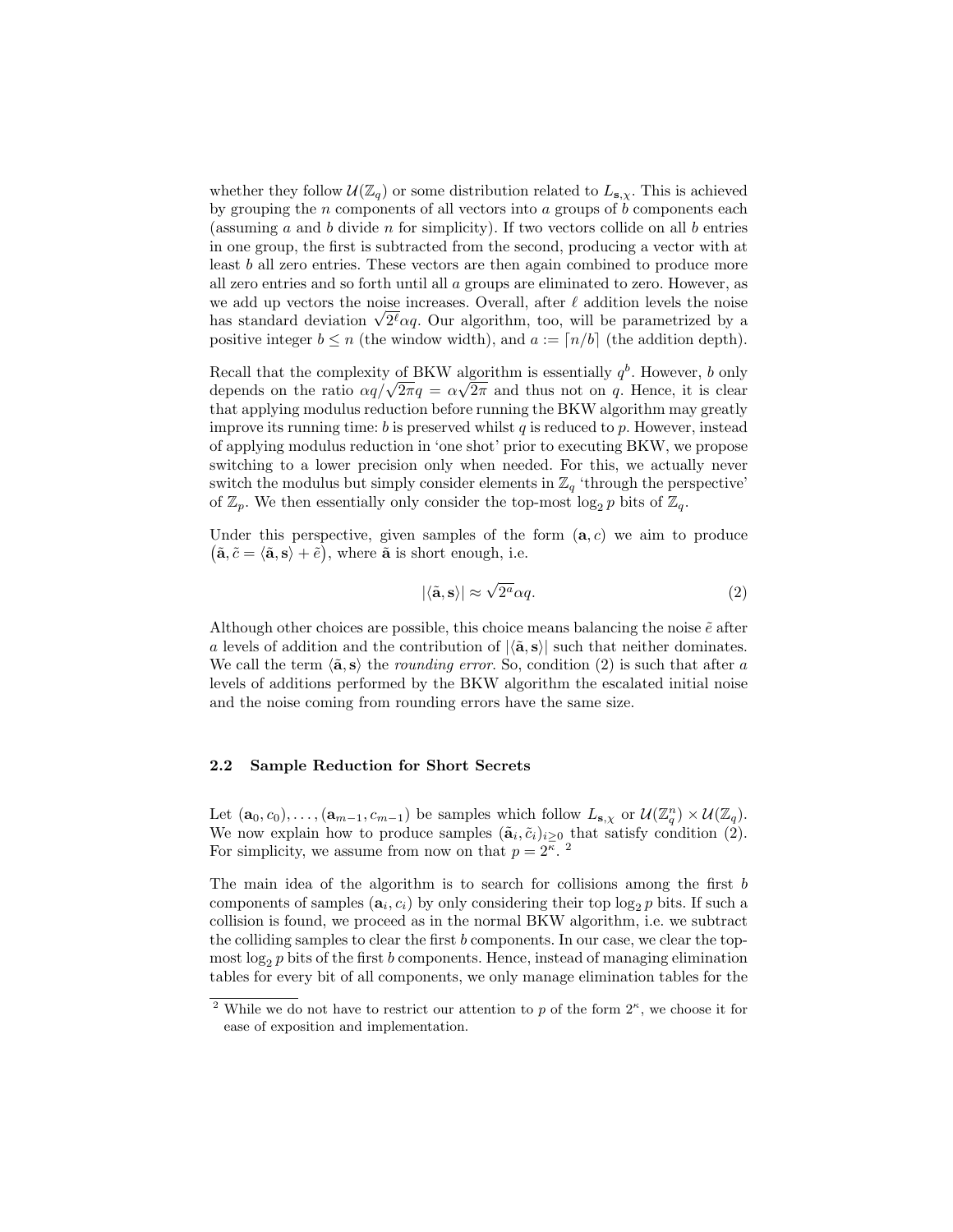most significant  $\kappa$  bits. Put differently, all arithmetic is performed in  $\mathbb{Z}_q$  but collisions are searched for in  $\mathbb{Z}_p$  after rescaling or modulus switching.

As in [3], we realise the first stage of the BKW algorithm as a (recursively constructed) series of oracles  $B_{s,x}(b, \ell, p)$ . In our case, we have  $0 \leq \ell < a$ , where  $B_{s,x}(b, a-1, p)$  produces the final output and  $B_{s,x}(b, -1, p)$  calls the LWE oracle. We will make use of a set of tables  $T^{\ell}$  (maintained across oracle calls) to store (randomly-chosen) vectors that will be used to reduce samples arising from our oracles. However, compared to [3] our oracles  $B_{s,x}(b, \ell, p)$  take an additional parameter p which specifies the precision which we consider. Hence, if  $p = q$ then we recover the algorithm from [3] where we perform no modulus reduction at all. In particular,  $B_{s,\chi}(b,\ell, p)$  proceeds as follows:

- 1. For  $\ell = -1$ , we can obtain samples from  $B_{s,x}(b, -1, p)$  by simply calling the LWE oracle  $L_{\mathbf{s},\chi}$  and returning the output.
- 2. For  $\ell = 0$ , we repeatedly query the oracle  $B_{s,x}(b, 0, p)$  to obtain (at most)  $(p^{b} - 1)/2$  samples  $(a, c)$  with distinct non-zero vectors  $[p/q \cdot a_{(0,b)}]$ . We use these samples to populate the table  $T^0$ , indexed by  $[p/q \cdot \mathbf{a}_{(0,b)}]$ . We store  $(a, c)$  in the table. During this course of this population, whenever we obtain a sample  $(\mathbf{a}', c')$  from  $B_{\mathbf{s}, \chi}(b, -1, p)$ , if  $\left[p/q \cdot \mathbf{a}'_{(0,b)}\right]$  (resp. the negation) match  $[p/q \cdot \mathbf{a}_{(0,b)}]$  such that the pair  $(\mathbf{a}, c)$  is already in  $T^1$ , we return  $(a' \pm a, c' \pm c)$ , as a sample from  $B_{s,\chi}(b, 0, p)$ . Note that, if  $\left\lfloor p/q \cdot a_{(0,b)} \right\rfloor$ is zero, we return  $(\mathbf{a}', c')$  as a sample from  $B_{\mathbf{s}, \chi}(b, 0, p)$ . Further calls to the oracle  $B_{s,x}(b, 0, p)$  proceed in a similar manner, but using (and potentially adding entries to) the same table  $T^0$ .
- 3. For  $0 < \ell < a$ , we proceed as above: we make use of the table  $T^{\ell}$  (constructed by calling  $B_{s,\chi}(b, \ell-1, p)$  up to  $(p<sup>b</sup>-1)/2$  times) to reduce any output sample from  $B_{s,\chi}(b, \ell - 1, p)$  with  $\left[ p/q \cdot a_{(b \cdot \ell,b \cdot \ell + b)} \right]$  by an element with a matching such vector, to generate a sample returned by  $B_{\mathbf{s},\chi}(b,\ell,p)$ .

Pseudo-code for the modified oracle  $B_{s,\chi}(b,\ell,p)$ , for  $0 \leq \ell < a$ , is given in the full version of this work.

#### 2.3 Picking p

Yet, we still have to establish the size of  $p$  to satisfy Condition 2. We note that in our approach we do not actually multiply by  $p/q$ . Let  $\sigma_r$  be the standard deviation of uniformly random elements in  $\mathbb{Z}_{q/p}$ . Performing one-shot modulus switching in this setting would mean splitting  $\bf{a}$  into two vectors,  $\bf{a}'$  with the 'high order' bits and  $a''$  with 'low order' bits. The components of the latter would contribute to the final noise as the rounding error, the components of the former would be eliminated by BKW. The standard deviation of the components of  $a''$ is  $\sigma_r$ . For each component of  $\mathbf{a}_{(i)}$  one-shot modulus switching would add a noise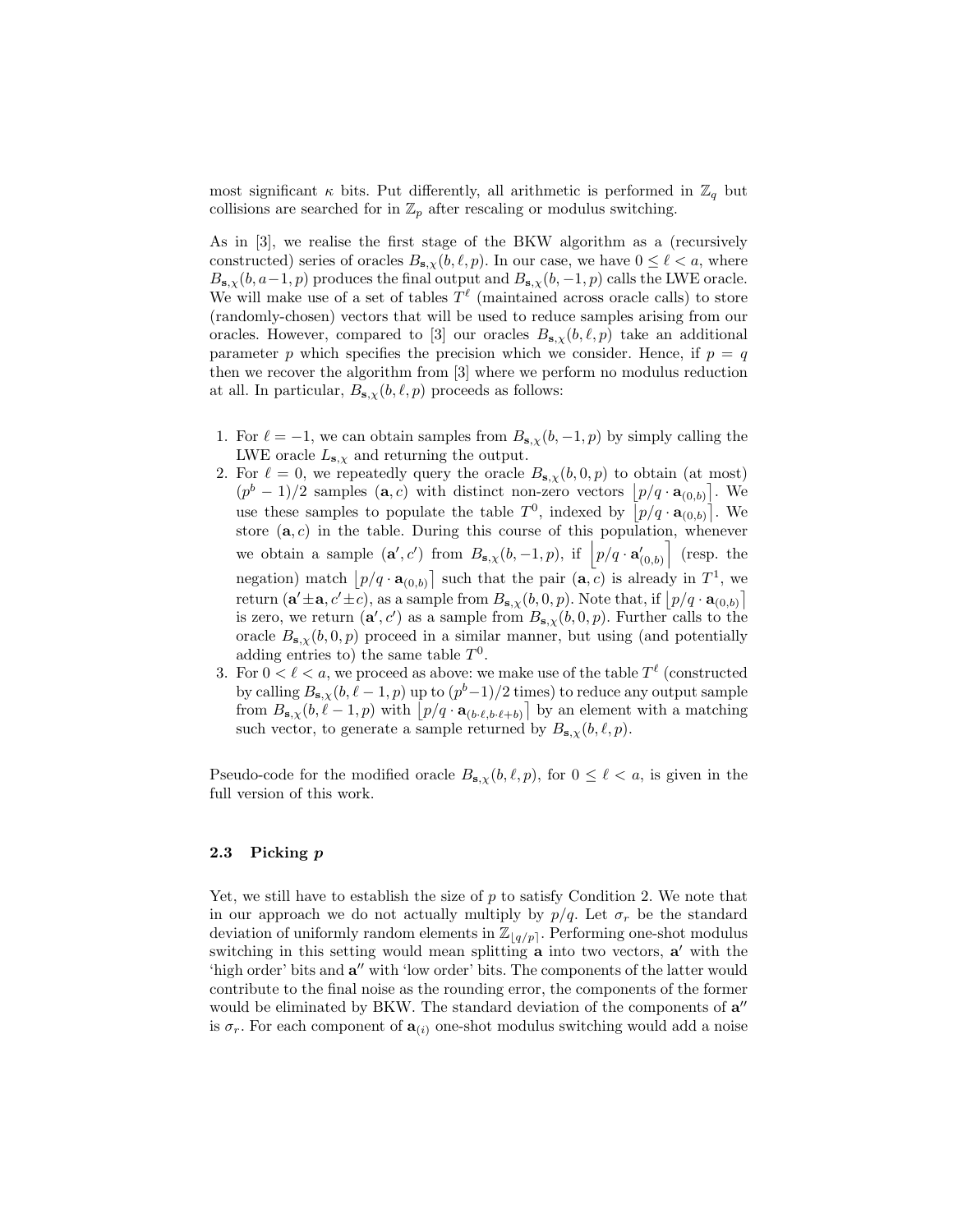with standard deviation  $\sigma_r \sigma_s$ . Hence, after applying BKW to these pre-processed samples, the standard deviation of the noise contributed by modulus-switching in the final output would be

$$
\sqrt{n \cdot 2^a \cdot \sigma_r^2 \sigma_s^2} = \sqrt{ab \cdot 2^a \cdot \sigma_r^2 \sigma_s^2}.
$$
\n(3)

However, as the following lemma establishes, we may consider smaller  $p$  because the final noise contributed by modulus switching in our algorithm is smaller than in (3). This is because if  $(\tilde{\mathbf{a}}_i, \tilde{c}_i)$  are final output samples then the entries  $\tilde{\mathbf{a}}_{i,(b\cdot a-1)}$  will be significantly smaller than  $\tilde{\mathbf{a}}_{i,(0)}$ .

Yet, to formalise this, we need to make a (standard) simplifying assumption, namely that the outputs of the BKW algorithm (at every stage) are independent. That is, we make the assumption that, during the course of the algorithm described, all components of each sample from  $B_{s,x}(b, \ell, p)$  are independent from every other sample. We emphasize that similar assumptions are standard in treatments of combinatorial algorithms for LPN/LWE (cf. [3, 11]).

**Assumption 1** We assume that all outputs of  $B_{s,x}(b, \ell, p)$  are independent.

Assumption 1 allows to establish the following lemma:

**Lemma 1.** Let  $n \geq 1$  be the dimension of the LWE secret vector, q be a modulus,  $b \in \mathbb{Z}$  with  $1 \leq b \leq n$ . Let also  $\sigma_r$  be the standard deviation of uniformly random elements in  $\mathbb{Z}_{q/p}$ . Under Assumption 1, the components of  $\tilde{\mathbf{a}} = \mathbf{a} - \mathbf{a}'$  returned by  $B_{\mathbf{s}, \chi}(b, \ell, p)$  satisfy:

$$
\text{Var}(\tilde{\mathbf{a}}_{(i)}) = 2^{\ell - \lfloor i/b \rfloor} \sigma_r^2, \text{ for } 0 \le \lfloor i/b \rfloor \le \ell
$$

and  $\text{Var}(\mathcal{U}(\mathbb{Z}_q))$  for  $\lfloor i/b \rfloor > l$ .

Proof. The proof is omitted here but available in the full version of this work.

Using Lemma 1 we may adapt our choice of  $p$ , because the noise contributed by modulus switching for a given  $p$  is smaller:

**Corollary 1.** Let  $n \geq 1$  be the dimension of the LWE secret vector, q be a modulus,  $b \in \mathbb{Z}$  with  $1 \leq b \leq n$ . Let  $\sigma_r$  be the standard deviation of uniformly random elements in  $\mathbb{Z}[q/p]$  and  $\sigma_s$  be the standard deviation of the distribution from which the secret **s** is sampled. Let  $(\tilde{a}, \tilde{c})$  be an output of  $B_{s,x}(b, a-1, p)$ . Under Assumption 1, the noise added by lazy modulus switching in the final output of  $B_{s,x}(b, a-1, p)$ , that is  $|\langle \tilde{\mathbf{a}}, s \rangle|$ , has standard deviation

$$
\sqrt{b \cdot \left(\sum_{i=0}^{a-1} 2^{a-i-1}\right) \cdot \sigma_r^2 \sigma_s^2} = \sqrt{b \cdot (2^a - 1) \cdot \sigma_r^2 \sigma_s^2}.
$$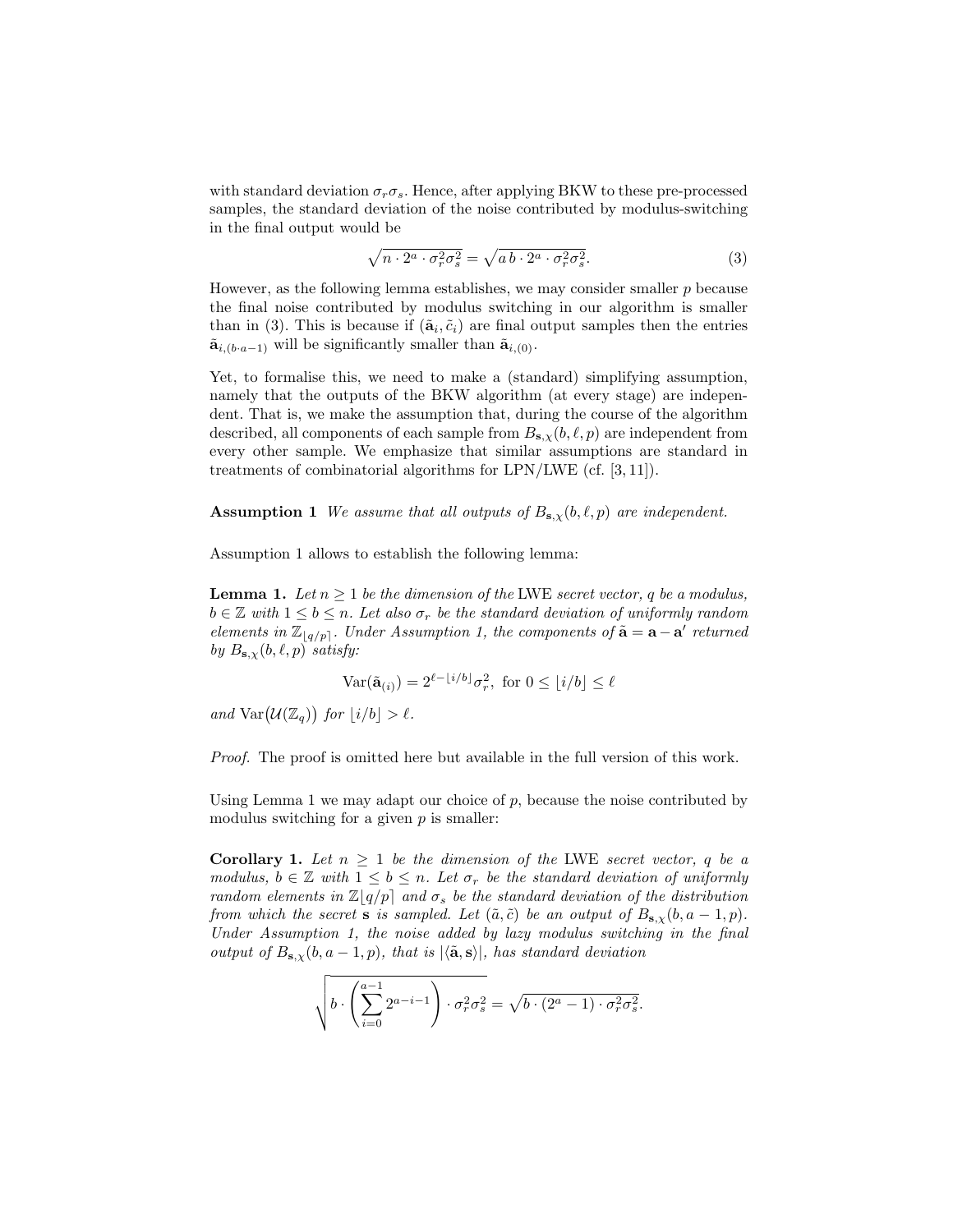Proof. The proof is omitted here but available in the full version of this work.

Now, compare Corollary 1 with the standard deviation in (3). We see that the standard deviation obtained using our lazy modulus switching is divided by a standard deviation obtained using our lazy modulus switching is divided by a factor  $\sqrt{a}$  w.r.t. to a naive use of modulus-switching, i.e. as in (3). As a conseractor  $\sqrt{a}$  w.r.t. to a narve use of moduli<br>quence, we may reduce p by a factor  $\sqrt{a}$ .

# 3 Improved Algorithm: Stunting Growth by Unnatural Selection

Based on the strategy in the previous section, we now introduce a pre-processing step which allows us to further reduce the magnitude of the noise present in the outputs of  $B_{s,x}(b, a-1, p)$  by reducing rounding errors further. For this, it will be useful to establish notation to refer to various components of  $a_i$  in relation to  $B_{\mathbf{s},\chi}(b,\ell, p)$ .

- **Children:** are all those components with index  $j < b \cdot \ell$ , i.e. those components that were reduced by some  $B_{s,x}(b, k, p)$  with  $k < \ell$ : they grow up so quickly.
- **Parents:** are those components of  $a_i$  with index  $b \cdot \ell \leq j < b \cdot \ell + b$ , i.e. those components among which collisions are searched for in  $B_{s,x}(b, \ell, p)$ : collisions among parents produce children.
- **Strangers:** with respect to  $B_{s,\chi}(b,\ell,p)$  are all other components  $j \geq b \cdot \ell + b$ : they are indifferent towards each other.

#### 3.1 The Basic Idea

For the general idea and intuition, assume  $b = 1$  and that  $\tilde{a}_i$  are outputs of  $B_{s,\chi}(b,0,p)$  and we hence have  $\text{Var}(\tilde{\mathbf{a}}_{i,(0)}) = \sigma_r^2$ . Now, some of these  $\tilde{\mathbf{a}}_i$  will be stored in Table  $T^1$  by  $B_{s,\chi}(b,1,p)$  based on the value in the parent component  $\tilde{\mathbf{a}}_{i,(1)}$ . All future outputs of  $B_{\mathbf{s},\chi}(b,1,p)$  which collide with  $\tilde{\mathbf{a}}_i$  in the parent component at index 1 will have  $\tilde{a}_i$  added/subtracted to it, we are hence adding a value with  $\text{Var}(\tilde{\mathbf{a}}_{i,(0)}) = \sigma_r^2$  in index 0.

Now, however, if the  $\tilde{\mathbf{a}}_{i,(0)}$  happened to be unusually short, all  $B_{\mathbf{s},\chi}(b,\ell,p)$  for  $\ell > 0$  would output vectors with a shorter  $\tilde{\mathbf{a}}_{i,(0)}$  added/subtracted in, i.e. would also have unusually small child components (although to a lesser degree). That is, improving the outputs of  $B_{s,x}(b,1,p)$  – i.e. decreasing the magnitude of the  $\tilde{\mathbf{a}}_{i,(0)}$  stored in  $T^1$  – has a knock-on effect on all later outputs. More generally, improving the outputs of  $B_{s,\chi}(b, \ell, p)$  will improve the outputs of  $B_{s,\chi}(b, k, p)$  for  $k > \ell$ .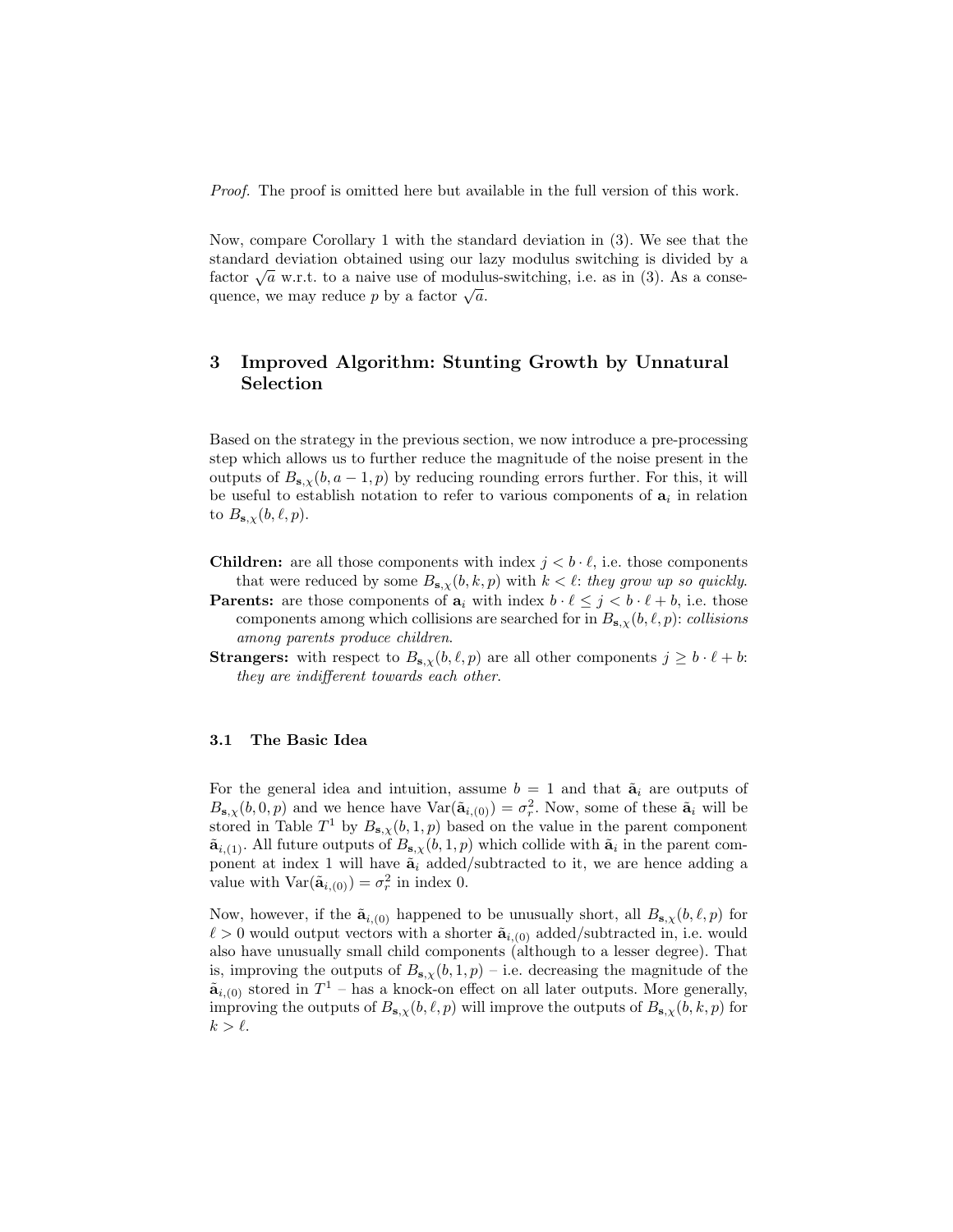On the other hand, improving the outputs of  $B_{s,x}(b, \ell, p)$  where  $\ell$  is small, is easier than for larger values of  $\ell$ . In the algorithm as described so far, when we obtain a collision between a member of  $T^{\ell}$  and an output  $(\mathbf{a}_i, c_i)$  of  $B_{\mathbf{s}, \chi}(b, \ell -$ 1, p), we reduce  $(\mathbf{a}_i, c_i)$  using the colliding member of  $T^{\ell}$ , retaining this member in the table. Alternatively we can reduce  $(a_i, c_i)$  using the *in-situ* table entry, replace the table entry with (the now reduced)  $(a_i, c_i)$  and return the former table entry as the output of  $B_{s,x}(b, \ell, p)$ . If we selectively employ this alternative strategy using the relative magnitudes of the child components of  $(a_i, c_i)$  and the table entry as a criterion, we can improve the 'quality' of our tables as part of a pre-processing phase.

That is, in  $B_{s,x}(b, \ell, p)$  for each collision in a parent component we may inspect the child components for their size and keep that in  $T^{\ell}$  where the child components are smallest. Phrased in the language of 'children' and 'parents': we do not let 'nature', i.e. randomness, run its course but intervene and select children based on their size. As the number of child components is  $b \cdot \ell$  it becomes more difficult as  $\ell$  increases to find vectors where all child components are short.

#### 3.2 Algorithms

This leads to a modified algorithm  $B_{small,s,x}(b, \ell, p)$  given in Algorithm 1 which acts as a pre-processing phase.

| 1 begin                                                                                                                                                                                                                                                                                                                                                                                               |
|-------------------------------------------------------------------------------------------------------------------------------------------------------------------------------------------------------------------------------------------------------------------------------------------------------------------------------------------------------------------------------------------------------|
| 2 $T^{\ell} \leftarrow$ table with $p^{b}$ rows maintained across all runs of<br>$B_{small,s,\chi}(b,\ell,p);$                                                                                                                                                                                                                                                                                        |
|                                                                                                                                                                                                                                                                                                                                                                                                       |
| $\begin{array}{c}\n\mathbf{B}_{small,\mathbf{s},\chi}(b,\ell,p);\n\end{array}\n\quad \text{Find } (\mathbf{a}',c') \leftarrow T_{\mathbf{z}}^{\ell} \text{ that collides with a fresh sample } (\mathbf{a},c) \text{ from } \mathbf{z} \text{ and } \mathbf{z} \text{ and } \mathbf{z} \text{ and } \mathbf{z} \text{ are the same.}$                                                                 |
| $B_{\mathbf{s},\chi}(b,\ell-1,p);$                                                                                                                                                                                                                                                                                                                                                                    |
| $\mathtt{4}\left \begin{array}{c} B_{\mathbf{S},\chi}(b,\ell-1,p), \ \ \text{if}\ \sum_{i=0}^{b\cdot\ell-1}\left \mathbf{a}^{\prime}_{(i)}\right  > \sum_{i=0}^{b\cdot\ell-1}\left \mathbf{a}_{(i)}\right \ \text{then} \ \mathbf{5}\left \begin{array}{c} T_{\mathbf{z}}^{\ell}\leftarrow(\mathbf{a},c); \ \ \text{return }(\mathbf{a}-\mathbf{a}^{\prime},c-c^{\prime}); \end{array}\right.\right.$ |
|                                                                                                                                                                                                                                                                                                                                                                                                       |
|                                                                                                                                                                                                                                                                                                                                                                                                       |
| <b>Algorithm 1:</b> $B_{small,s,\chi}(b,\ell,p)$ for $0 \leq \ell < a$ .                                                                                                                                                                                                                                                                                                                              |

#### 3.3 Picking p

It remains to be established what the effect of such a strategy is, i.e. how fast children grow up or how fast rounding errors accumulate. In particular, given  $n$ vectors  $x_i$  sampled from some distribution  $D$  where each component has standard deviation  $\sigma$ , i.e.  $\text{Var}(\mathbf{x}_{i,(j)}) = \sigma^2$  we are interested in the standard deviation  $\sigma_n$  of each component for  $\mathbf{x}^* = \min_{abs} (\mathbf{x}_0, \dots, \mathbf{x}_{n-1})$  where  $\min_{abs}$  picks that vector where  $\sum_{j=0}^{b \cdot \ell-1} |\mathbf{x}_{(j)}|$  is minimal. At this point we know no closed algebraic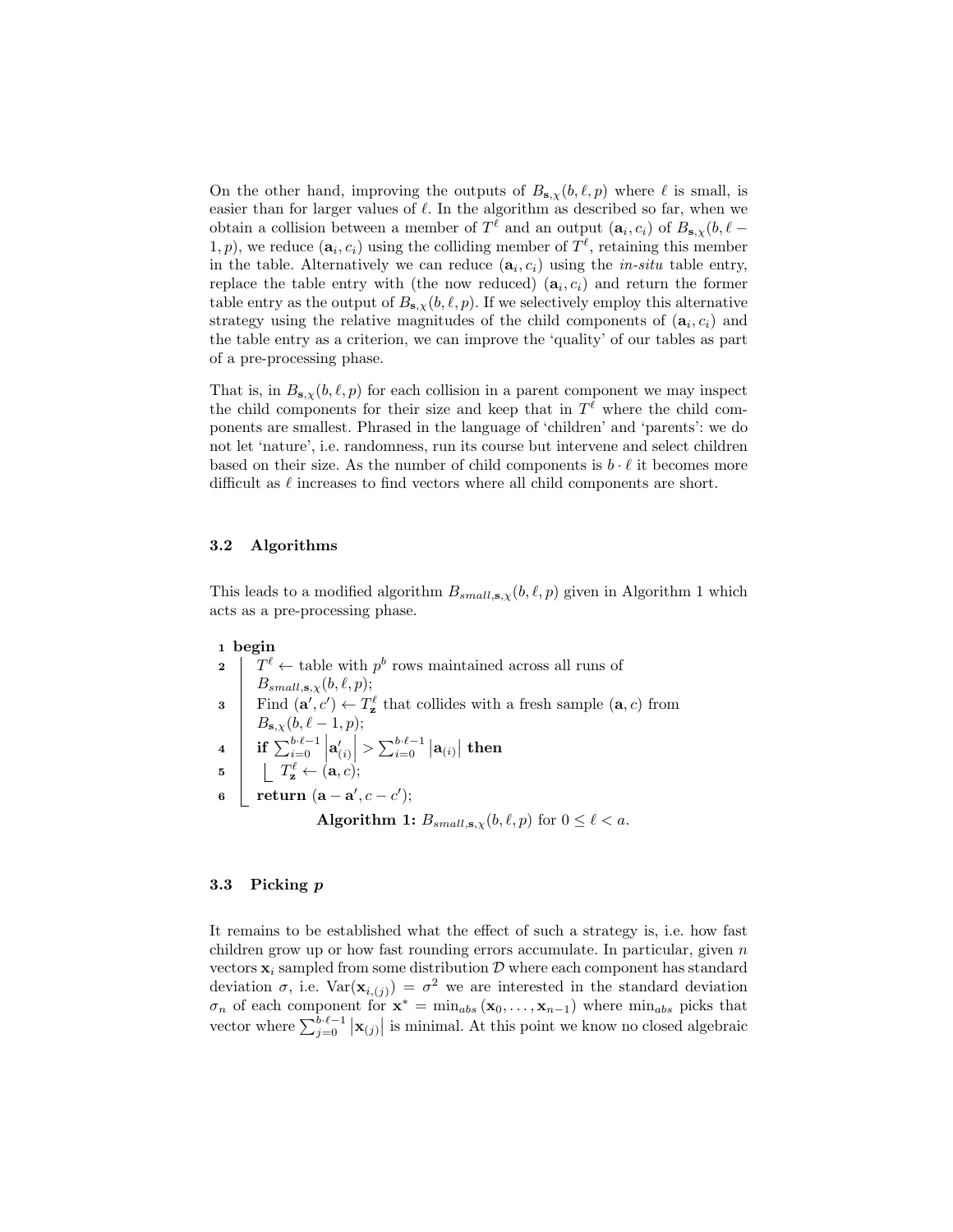expression for  $\sigma_n$ . However, we found (as detailed in the full version of this work) that  $\sigma_n$  can be estimated as follows:

Assumption 2 Let the vectors  $\mathbf{x}_0, \ldots, \mathbf{x}_{n-1} \in \mathbb{Z}_q^{\tau}$  be sampled from some distribution D such that  $\sigma^2 = \text{Var}(\mathbf{x}_{i,(j)})$  where D is any distribution on (sub-)vectors observable in our algorithm. Let  $\mathbf{x}^* = \min_{abs} (\mathbf{x}_0, \dots, \mathbf{x}_{n-1})$  where  $\min_{abs}$  picks that vector  $\mathbf{x}^*$  with  $\sum_{j=0}^{b \cdot \ell-1} \left| \mathbf{x}^*_{(j)} \right|$  minimal. The stddev  $\sigma_n = \sqrt{\text{Var}(\mathbf{x}^*_{(0)})} = \cdots =$  $\sqrt{\text{Var}(\mathbf{x}^*_{(\tau-1)})}$  of components in  $\mathbf{x}^*$  satisfies

$$
\sigma/\sigma_n \geq c_\tau \sqrt[n]{n} + (1 - c_\tau)
$$

with  $c_{\tau}$  as in Table 1 for  $\tau \leq 10$  and

$$
c_{\tau} = 0.20151418166952917\sqrt{\tau} + 0.32362108131969386 \approx \frac{1}{5}\sqrt{\tau} + \frac{1}{3}
$$

otherwise.

|  |                                            | $ c_{\tau} 0.405799353869 0.692447899282 0.789885269135 0.844195936036 0.854967912468 $ |  |
|--|--------------------------------------------|-----------------------------------------------------------------------------------------|--|
|  |                                            |                                                                                         |  |
|  |                                            | $ c_{\tau} $ 0.895446987232 0.91570933651 0.956763578012 0.943424544282 0.998715322134  |  |
|  | Table 1 $\alpha$ for small values of $\pi$ |                                                                                         |  |

#### **Table 1.**  $c_{\tau}$  for small values of  $\tau$

With Assumption 2 we can now estimate the size of the entries of the variance matrix associated with our elimination tables. That is, a matrix M where the entry  $\mathbf{M}_{(i,j)}$  holds the variance of entries  $(b \cdot j, \ldots, b \cdot j + b - 1)$  in  $T^i$ . We give an algorithm for constructing  $M$  in Algorithm 2 which repeatedly applies Assumptions 1 and 2. We discuss this algorithm in detail and back up the expectation that it gives a reasonable approximation of the variances in  $T^{\ell}$  with empirical evidence the full version of this work.

Using the matrix  $M$  computed by Algorithm 2, we can estimate the variances of components of  $\tilde{\mathbf{a}}_i$  as output by  $B_{\mathbf{s},\chi}(b,a-1,p)$ . This result follows immediately from Assumption 2.

**Lemma 2.** Let  $n \geq 1, q$  be a modulus,  $b \in \mathbb{Z}$  with  $1 \leq b \leq n$  and  $\sigma_r$  be the standard deviation of  $\mathcal{U}(\mathbb{Z}_{q/p})$ . Define  $a := \lceil n/b \rceil$  and pick some  $p < q$  and let **M** be the output of Algorithm 2 under these parameters. Let  $(\tilde{\mathbf{a}}_i, c_i)$  be samples returned by  $B_{s,x}(b, a-1, p)$ . Finally, define **v** as the a-vector of variances of the components of  $\tilde{\mathbf{a}}$  where  $\mathbf{v}_{(k)}$  holds the variance of the components  $\tilde{\mathbf{a}}_{(b \cdot k)}$  to  $\tilde{\mathbf{a}}_{(b \cdot k+b-1)}$ . Under Assumption 2, the components of **v** satisfy:

$$
\mathbf{v}_{(i)} = \sigma_r^2 + \sum_{j=i+1}^{a} \mathbf{M}_{(j,i)}.
$$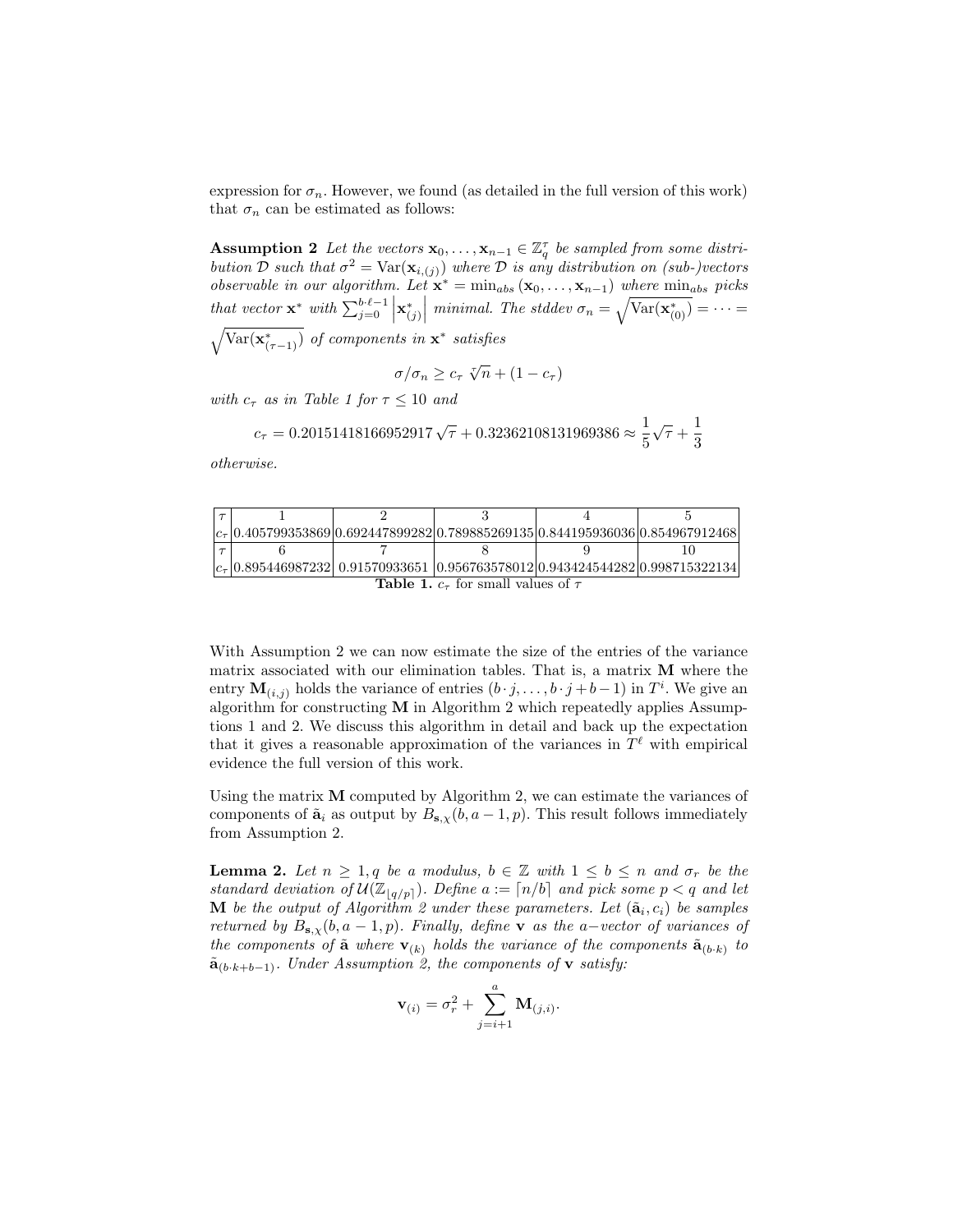1 begin  $\begin{array}{l} {\bf 2} \end{array} \left| {\begin{array}{*{20}{c}} {T \leftarrow {2 \cdot p^b}/{2}; \text{ // } {\text{fudge } factor: 2}} \right. \end{array}} \right.$  $\mathbf{3} \mid n \leftarrow \frac{m^*}{(a+1)\cdot T} + 1;$  $4\quad \big| \quad \text{Var}_{red} = \text{Var}(\mathcal{U}(\mathbb{Z}_{\lfloor q/p \rfloor})) = \sigma_r^2; \text{ // the var. of fresh red. elements}$ 5 M is an  $a \times a$  matrix; 6 for  $0 \leq r < a$  do  $\tau$  | for  $0 \leq c < a$  do  $\mathbf{8}$   $\vert$   $\vert$   $\vert$   $\mathbf{M}_{(r,c)} \leftarrow \text{Var}(\mathcal{U}(\mathbb{Z}_q));$  // el. on and above main diag. not red. 9 for  $1 \leq t < a$  do // row  $t =$  sum of prev. rows + 1 fresh el. for each index 10  $\vert$  for  $0 \leq i < t$  do 11  $\mathbf{M}_{(t,i)} \leftarrow \text{Var}_{red} + \sum_{j=i+1}^{t-1} \mathbf{M}_{(j,i)};$ 12  $\vert \tau \leftarrow b \cdot \ell;$ 13  $\vert$  for  $0 \leq i < t$  do 14 M $(t,i) \leftarrow \frac{M_{(t,i)}}{\sqrt{N_{(t,i)}}}$  $\frac{m_{(t,i)}}{(c_{\tau} \sqrt[n]{n}+1-c_{\tau})^2};$ 

Algorithm 2: Constructing M.

This now allows us to given an expression for the noise distribution output by  $B_{\mathbf{s},\chi}(b, a-1, p).$ 

**Lemma 3.** Let  $n \geq 1$  be the dimension of the LWE secret vector, q be a modulus,  $b \in \mathbb{Z}$  with  $1 \leq b \leq n$ . Define  $a := \lfloor n/b \rfloor$  and pick some  $p < q$  and let **v** be as in Lemma 2. Let  $(\tilde{\mathbf{a}}_i, \tilde{c}_i)$  be outputs of  $B_{\mathbf{s},\chi}(b, a-1, p)$ . We assume that Assumptions 1 and 2 hold. Then as a increases the distribution of  $\tilde{c}_i$  approaches a discrete Gaussian distribution modulo q with standard deviation

$$
\sigma_{total} := \sqrt{2^a \sigma + b \sigma_r^2 \sigma_s^2 \sum_{i=0}^{a-1} \mathbf{v}_{(i)}} \le \sqrt{2^a \sigma + (2^a - 1) \cdot b \cdot \sigma_r^2 \sigma_s^2}.
$$

Proof. The standard deviation follows from Assumption 1 and Lemma 2. Since the distribution is formed by adding up  $2<sup>a</sup>$  vectors it approaches a discrete Gaussian distribution when considered over  $\mathbb Z$  as a increases by the Central Limit Theorem.  $\Box$ 

**Assumption 3** We assume that Lemma 3 holds for  $128 \le n$ , *i.e.* the values of n considered in this work.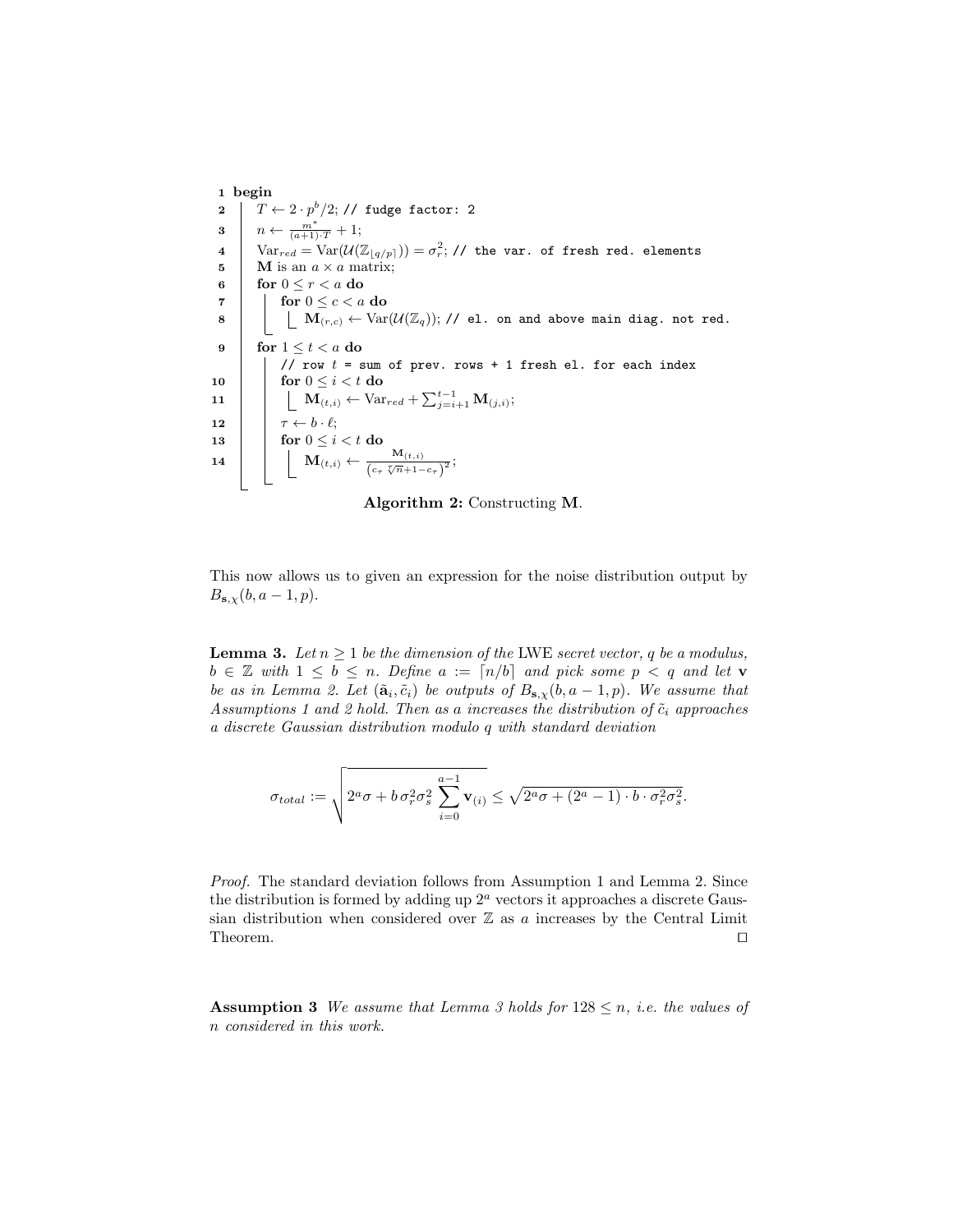# 4 Complexity

Finally, we analyse the complexity of the presented algorithms. To do so, we assume that Assumptions 1, 2, and 3 hold. Lemma 3 allows us to estimate the numbers of samples needed to distinguish the outputs of  $B_{s,y}(b, a-1, p)$  if  $B_{s,x}(b, -1, p)$  returns LWE samples from uniform. For this, we rely on standard estimates [16] for the number of samples required to distinguish. This estimate provides a good approximation for the advantage obtainable in distinguishing between  $\mathcal{U}(\mathbb{Z}_q)$  and a discrete Gaussian reduced mod q with standard deviation  $\sigma_{total}$ . In particular, we compute the advantage as

$$
Adv = \exp\left(-\pi \left(\frac{\sigma_{total} \cdot \sqrt{2\pi}}{q}\right)^2\right).
$$

We can now state the overall complexity of running the algorithm in Theorem 1. Remark that the proof of next two results are omitted; they follow by an easy adaptation of the proof of Lemma 2 in [3].

**Theorem 1.** Let  $n \geq 1$  be the dimension of the LWE secret vector, q be a modulus,  $b \in \mathbb{Z}$  with  $1 \leq b \leq n$  and  $\sigma_s$  the standard deviation of the secret vector components. Let also  $\sigma_r$  be the variance of random elements in  $\mathbb{Z}_{q/p_{\text{small}}}$ . Define  $a := \lceil n/b \rceil$  and pick a pair  $(p_{\text{small}}, m^*)$  such that  $b \sigma_r^2 \sigma_s^2 \sum_{i=0}^{a-1} \mathbf{v}_{(i)} \leq$  $2^a\sigma$ , where  $\mathbf{v}_{(i)}$  is defined as in Lemma 3. Then  $B_{\mathbf{s},\chi}(b,a-1,p)$  will return  $(\tilde{\mathbf{a}}_0, \tilde{c}_0), \ldots, (\tilde{\mathbf{a}}_{m-1}, \tilde{c}_{m-1})$  where  $\tilde{c}_i$  has standard deviation  $\leq \sqrt{2^{a+1} \cdot \sigma}$ . Furthermore, this costs

$$
\frac{p_{\text{small}}^b}{2} \cdot \left(\frac{a(a-1)}{2} \cdot (n+1)\right) + (m+m^*)\ n\ a
$$

additions in  $\mathbb{Z}_q$  and  $a \cdot \left(\frac{p_{\text{small}}^b}{2}\right) + m + m^*$  calls to  $L_{\mathbf{s}, \chi}$ .

The memory requirement for storing each table is established in Corollary 2 below.

**Corollary 2.** The memory required to store the table  $T^i$  is upper-bounded by

$$
\frac{p_{\text{small}}^b}{2} \cdot a \cdot (n+1)
$$

elements in  $\mathbb{Z}_q$ , each of which requires  $\lceil \log_2(q) \rceil$  bits of storage.

To clarify the impact of Theorem 1, we consider  $m^* = 0 - i.e.$  the case discussed in Section 2 – on classical parameters of LWE.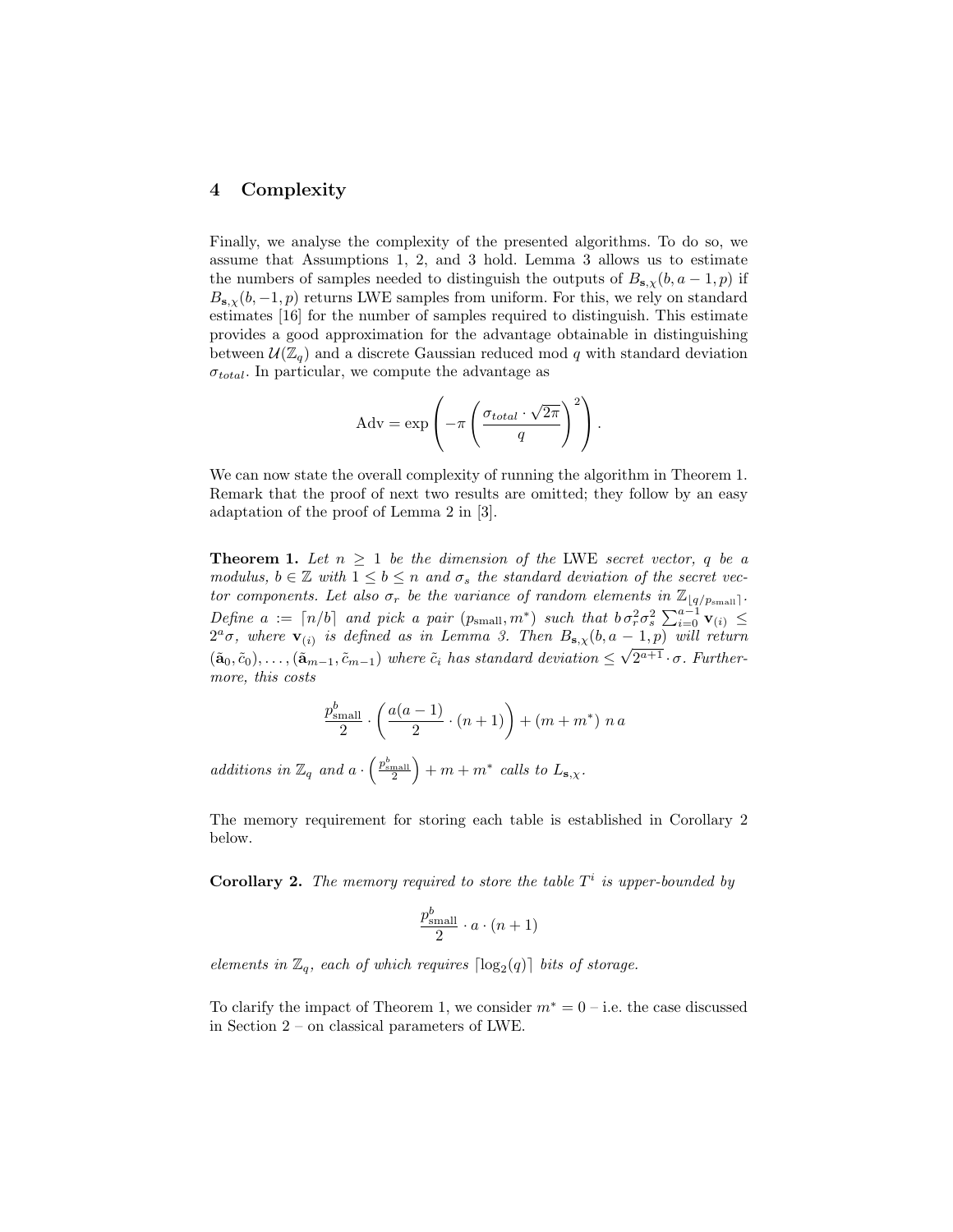**Corollary 3.** Let  $q \approx n^c$ , for some constant  $c > 0$ , and  $\alpha = n^{1/2-c}$  such that  $\sigma \approx \alpha q \approx \sqrt{n}$ . Furthermore, let  $a = \log_2 n$  and  $b = n/\log_2 n$  be the usual choices of parameters for BKW. Assume  $\sigma_s$  does not depend on n. Then, solving Decision-LWE costs at most

$$
\mathcal{O}\left(2^{n\left(c+\frac{\log_2 d - \frac{1}{2}\log_2\log_2 n}{\log_2 n}\right)} \cdot n \log_2^2 n\right)
$$

operations in  $\mathbb{Z}_q$ . We also need to store  $\mathcal{O}\left(2^{n\left(c+\frac{\log_2 d-\frac{1}{2}\log_2 \log_2 n}{\log_2 n}\right)}\cdot n \log_2 n\right)$ elements in  $\mathbb{Z}_q$ .

Proof. The proof is omitted here but available in the full version of this work.

### 5 Parameters

To understand the behaviour of our more careful modulus switching technique for concrete parameters, we compare it with one-shot modulus switching. Specifically, we consider the "plain" BKW algorithm [7] as analysed in [3]. Furthmore, to make this work somewhat self-contained we also compare with the BKZ (2.0) algorithm when applied to SIS instances derived from LWE samples and with a simple meet-in-the-middle (MITM) approach or generalised birthday attack.

INSTANCES. We choose  $n \in [128, 256, 512, 1024, 2048]$  and – using  $[4]$  – pick  $q \approx n^2$  and  $\sigma = \frac{q}{\sqrt{2\pi n \log_2^2 n}}$  as in Regev's original encryption scheme [20]. We then consider binary-LWE as defined in [12]:  $\mathbf{s} \leftarrow_{\$} \mathcal{U}(\{-1,0,1\}^n)$  (we consider the case  $s \leftarrow s \mathcal{U}(\mathbb{Z}_2^n)$  as in [8] in the full version of this work). However, we assume an unbounded number of samples being available to the attacker to establish the performance of the algorithms discussed here under optimal conditions.

BKW. For complexity estimates of the plain BKW algorithm we rely on [3]. There the BKW algorithm takes a parameter  $t$  which controls the addition depth  $a := t \log_2 n$ . Here we first pick  $t = 2(\log_2 q - \log_2 \sigma) / \log_2 n$  which ensures that the standard deviation of the noise after  $a$  levels of additions grows only as large as the modulus. We then slowly increase  $t$  in steps of 0.1 until the performance of the algorithm is not estimated to improve any further because too many samples are needed to perform the distinguishing step. Following [3], we translate operations in  $\mathbb{Z}_q$  into "bit operations" by multiplying by  $\log_2 q$ .

BKZ. To estimate the cost of the BKZ (2.0) algorithm we follow [18, 16]. In [18], the authors briefly examine an approach for solving LWE by distinguishing between valid matrix-LWE samples of the form  $(A, c) = (A, As +e)$  and samples drawn from the uniform distribution over  $\mathbb{Z}_q^n \times \mathbb{Z}_q$ . Given a matrix of samples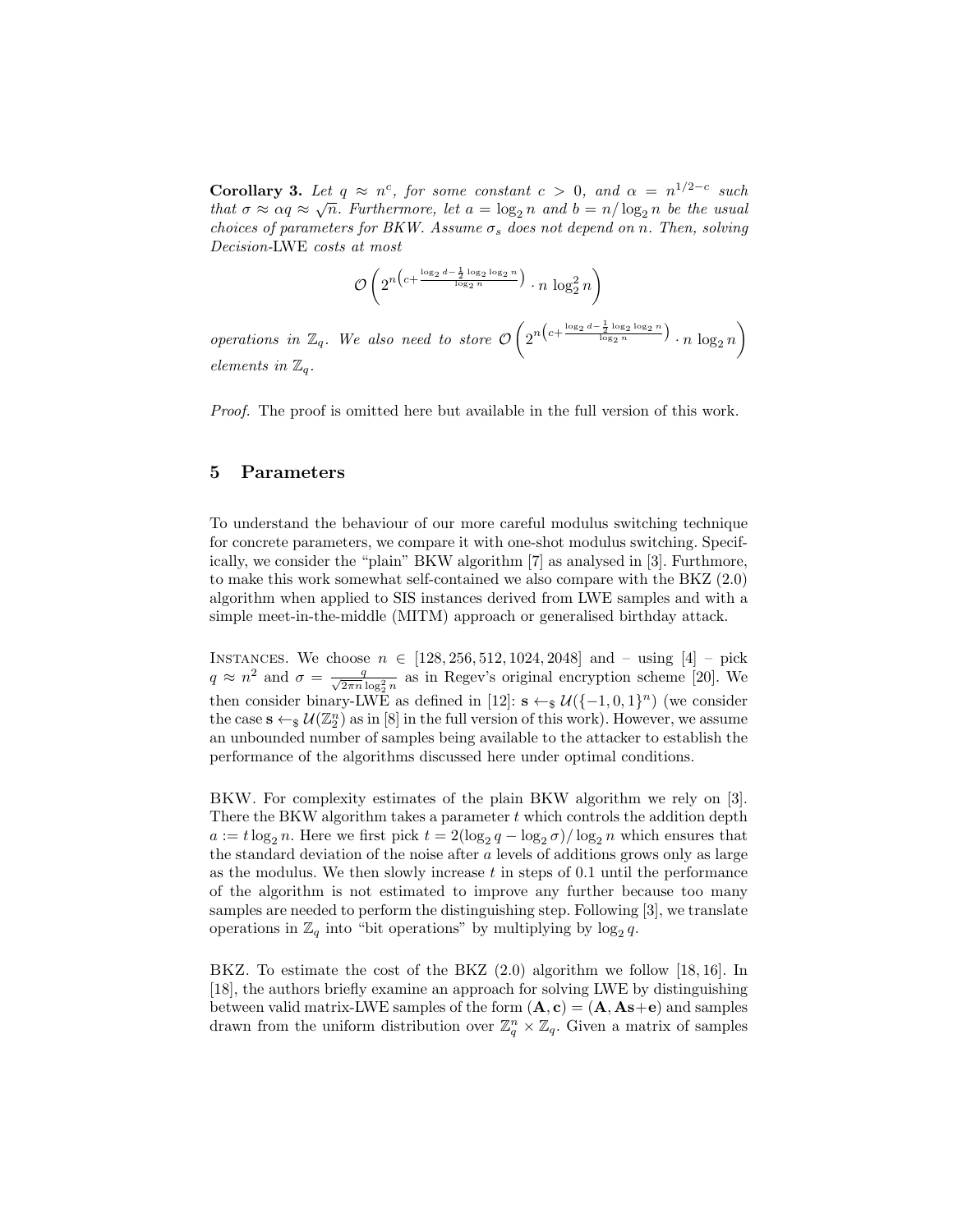A, one way of constructing such a distinguisher is to find a short vector u such that  $\mathbf{u}\mathbf{A} = \mathbf{0} \bmod q$ . If c belongs to the uniform distribution over  $\mathbb{Z}_q^n$ , then  $\langle \mathbf{u}, \mathbf{c} \rangle$  belongs to the uniform distribution on  $\mathbb{Z}_q$ . On the other hand, if  $c = As + e$ , then  $\langle u, c \rangle = \langle u, As + e \rangle = \langle u, e \rangle$ , where samples of the form  $\langle u, e_i \rangle$ are governed by another discrete, wrapped Gaussian distribution. Following the work of Micciancio and Regev [18], the authors of [16] give estimates for the complexity of distinguishing between LWE samples and uniform samples by estimating the cost of the BKZ algorithm in finding a short enough vector. In particular, given  $n, q, \sigma$  and a target distinguishing advantage  $\epsilon$  we set  $s = \sigma \cdot \sqrt{2\pi}$ and compute  $\beta = q/s \cdot \sqrt{\log(1/\epsilon)/\pi}$ . From this  $\beta$  we then compute the required root Hermite factor  $\delta_0 = 2^{\log_2^2(\beta)/(4n \log_2 q)}$ .

Given  $\delta_0$  we then approximate the running time of BKZ 2.0 in seconds using two different strategies. Both strategies treat  $\delta_0$  as the dominant influence in determining the running time. The first strategy denoted "BKZ" follows [16] and defines  $\log_2 T_{sec} = 1.8/\log_2 \delta_0 - 110$ . The second strategy denoted "BKZ2" follows [3] who interpolated data points from [17] as  $\log_2 T_{sec} = 0.009 / \log_2^2 \delta_0$  – 27.

We translate the running time in seconds figure into bit operations by assuming  $2.3 \cdot 10^9$  bit operations per second on a 2.3 GHz CPU, which is pessimistic. Furthermore, for BKZ choosing advantage  $\epsilon \ll 1$  and running the algorithms about  $1/\epsilon$  times is usually more efficient than choosing  $\epsilon \approx 1$  directly, i.e. we generate a new lattice of optimal sub-dimension each time using fresh LWE samples.

MITM. One can also solve small secret LWE with a meet-in-the-middle attack that requires  $\approx \mathfrak{c}^{n/2}$  time and space where  $\mathfrak{c}$  is the cardinality of the set from which each component of the secret is sampled (so  $\mathfrak{c} = 2$  or  $\mathfrak{c} = 3$  for binary-LWE depending on the definition used): compute and store a sorted list of all As' where  $\mathbf{s}' = (\mathbf{s}_{(0)}, \ldots, \mathbf{s}_{(n/2)-1}, 0, 0, \ldots, 0)$  for all possible  $\mathfrak{c}^{n/2}$  choices for  $\mathbf{s}'$ . Then compute  $\mathbf{c} - \mathbf{A}\mathbf{s}''$  where we have  $\mathbf{s}'' = (0, 0, \ldots, 0, \mathbf{s}_{(n/2)}, \ldots, \mathbf{s}_{n-1})$  and check for a vector that is close to this value in the list.

In Table 2 we give the number of bit operations (" $log Z_2$ "), calls to the LWE oracle (" $\log L_{s,x}$ ") and memory requirement (" $\log$  mem") for BKW without any modulus reduction to establish the baseline. All costs are given for the high advantage case, i.e. if  $\epsilon \ll 1$  we multiply the cost by  $1/\epsilon$ .

Table 3 gives the running times after modulus reduction with  $p = q\sqrt{n/12}\sigma_s/\sigma$ . In particular, Table 3 lists the expected running time (number of oracle calls and where applicable memory requirements) of running BKW and BKZ after applying modulus reduction.

Finally, Table 4 gives the expected costs for solving these LWE instances using the techniques described in this work. We list two variants: one with and one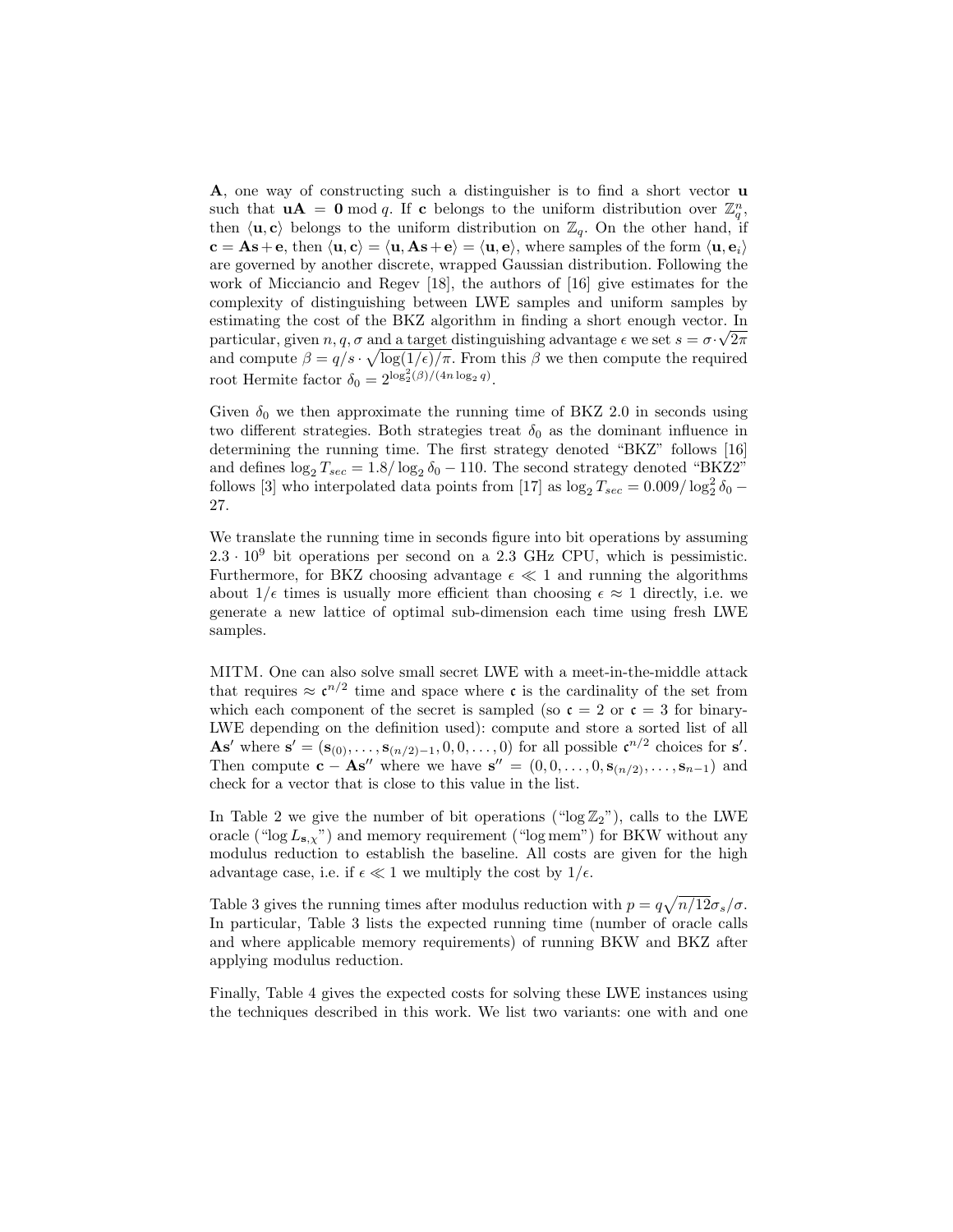|     | MITM            |                                                                                                                                                                                                                                            | BKZ [16] |  |                       | BKZ 2.0 [17]                   |                         | BKW [3] |  |               |        |
|-----|-----------------|--------------------------------------------------------------------------------------------------------------------------------------------------------------------------------------------------------------------------------------------|----------|--|-----------------------|--------------------------------|-------------------------|---------|--|---------------|--------|
|     |                 | $n  \log\mathbb{Z}_2 \log \text{mem}  \log \epsilon  \log L_{\mathbf{s},\gamma}  \log \mathbb{Z}_2  \log \epsilon  \log L_{\mathbf{s},\gamma}  \log \mathbb{Z}_2   \quad t  \log L_{\mathbf{s},\gamma}  \log \mathbb{Z}_2 \log \text{mem}$ |          |  |                       |                                |                         |         |  |               |        |
|     | $128$   $105.2$ | $101.4$    -18                                                                                                                                                                                                                             |          |  |                       | $26.5$ 65.4 -14 22.5 65.7 3.18 |                         |         |  | 83.9 97.6     | 90.0   |
| 256 | 206.9           | $202.9$    -29                                                                                                                                                                                                                             |          |  | 38.5 179.5 - 35       |                                | 44.5 178.5 3.13         |         |  | 167.2 182.1   | 174.2  |
|     | $ 512 $ 409.9   | $405.8$    $-48$                                                                                                                                                                                                                           |          |  | $58.5$ 390.9 $-94$    |                                | 104.5 522.8 3.00        |         |  | 344.7 361.0   | 352.8  |
|     | $ 1024 $ 815.8  | $811.5$    -82                                                                                                                                                                                                                             |          |  | $93.5$ 785.0 - 265    |                                | 276.5   1606.2     2.99 |         |  | 688.0 705.5   | 697.0  |
|     | 2048   1627.5   | $1623.0$   -141                                                                                                                                                                                                                            |          |  | $153.6 1523.6 $ - 773 |                                | 785.4 5100.0 3.00       |         |  | 1369.8 1388.7 | 1379.9 |

**Table 2.** Cost for solving Decision-LWE with advantage  $\approx$  1 for BKW, BKZ and MITM where q and  $\sigma$  are chosen as in [20] and  $\mathbf{s} \leftarrow \mathbf{s} \mathcal{U}({-1, 0, 1}^n)$ .

|       |                 | BKZ [16] |                     | BKZ 2.0 [17]                                      |                   | BKW [3] |               |               |                                                                                                                                                                                                          |  |
|-------|-----------------|----------|---------------------|---------------------------------------------------|-------------------|---------|---------------|---------------|----------------------------------------------------------------------------------------------------------------------------------------------------------------------------------------------------------|--|
|       |                 |          |                     |                                                   |                   |         |               |               | $n  \log \epsilon  \log L_{\mathbf{s},\chi}  \log \mathbb{Z}_2  \log \epsilon  \log L_{\mathbf{s},\chi}  \log \mathbb{Z}_2   \quad t \log L_{\mathbf{s},\chi}  \log \mathbb{Z}_2 \log \mathop{\rm mem} $ |  |
|       | 128 - 21        |          |                     | 29.3 $\mid$ 70.2 $\mid$ -16 $\mid$ 24.4 69.8 2.85 |                   |         |               | 76.8 90.2     | 82.4                                                                                                                                                                                                     |  |
| 256II | $-31$           |          | 40.3 175.3 - 37     |                                                   | 46.3 172.8 2.85   |         |               | $150.4$ 165.6 | 153.7                                                                                                                                                                                                    |  |
| 512   | $-50$           |          | $60.3$ 365.0 $-90$  |                                                   | 100.2 467.0 2.76  |         |               | 293.8 309.6   | 301.9                                                                                                                                                                                                    |  |
|       | $1024$    -81   |          | $92.3$ 710.1 - 236  |                                                   | 247.2 1339.1 2.78 |         |               | 570.3 587.4   | 579.4                                                                                                                                                                                                    |  |
|       | $ 2048  - 134 $ |          | 146.3 1342.3   -647 |                                                   | 659.2 4006.5 2.71 |         | 1149.0 1167.3 |               | 1159.1                                                                                                                                                                                                   |  |

**Table 3.** Cost for solving Decision-LWE with advantage  $\approx 1$  for BKW and BKZ variants where  $q, \sigma$  are chosen as in [20] and  $s \leftarrow s$   $\mathcal{U}(\{-1, 0, 1\}^n)$  after one-shot modulus reduction with  $p =$  $q\sqrt{n/12}\sigma_s/\sigma.$ 

without "unnatural selection". This is because these techniques rely on more assumptions than the rest of this work which means we have greater confidence in the predictions avoiding such assumptions.

|                 |               |                 | this work $(w/\sigma)$ unnatural selection |               |                                                                                      | this work |     |            |      |             |                                                                              |
|-----------------|---------------|-----------------|--------------------------------------------|---------------|--------------------------------------------------------------------------------------|-----------|-----|------------|------|-------------|------------------------------------------------------------------------------|
| $n_{\parallel}$ |               |                 |                                            |               | $t \log p \log m^* \log L_{\mathbf{s},\gamma} \log \mathbb{Z}_2 \log \mathbf{mem}  $ |           |     |            |      |             | $t\log p\log m^* \log L_{\mathbf{s},\chi} \log \mathbb{Z}_2 \log \text{mem}$ |
|                 | 128 2.98      | 10              | 64.7                                       | 78.2          | 70.8 2.98                                                                            |           |     | 61         | 61.0 | 75.2        | 46.3                                                                         |
|                 | 256 2.83      | 11              |                                            | 127.8   142.7 | $134.9$   2.83                                                                       |           | 5'  | <b>118</b> |      | 118.0 133.5 | 67.1                                                                         |
|                 | 512 2.70      | 11              |                                            | 235.1 251.2   | 243.1 2.70                                                                           |           |     | 225        |      | 225.0 241.8 | 180.0                                                                        |
|                 | $1024$   2.59 | 12 <sup>1</sup> |                                            | 477.4 494.8   | 486.5 2.59                                                                           |           | 10  | 467        |      | 467.0 485.0 | 407.5                                                                        |
|                 | 2048   2.50   | 12 <sup>1</sup> |                                            | 971.4 990.7   | 907.9  2.50                                                                          |           | 121 | 961        |      | 961.0 980.2 | 907.9                                                                        |

**Table 4.** Cost for solving Decision-LWE with advantage  $\approx$  1 with the algorithms discussed in this work when  $\mathbf{s} \leftarrow \mathbf{s} \mathcal{U}(\{-1, 0, 1\}^n)$ .

Discussion. The results in this section indicate that the variants of the BKW algorithms discussed in this work compare favourably for the paramters considered. The results in this table also indicate that the unnatural selection strategy has little impact on the overall time complexity. However, it allows to reduce the data complexity, in some cases, considerably. In particular, e.g. considering line 1 of Table 4, we note that applying this technique can make the difference between a feasible ( $\approx 80 \cdot 1024^4$  bytes) and infeasible ( $\approx 1260 \cdot 1024^6$  bytes) attack for a well-equipped attacker [14]. Finally, we note that our results indicate that lattice reduction benefits from modulus reduction. However, this seems somewhat implausible judging from the used algorithms. This might indicate that the lattice reduction estimates from the literature above might need to be revised.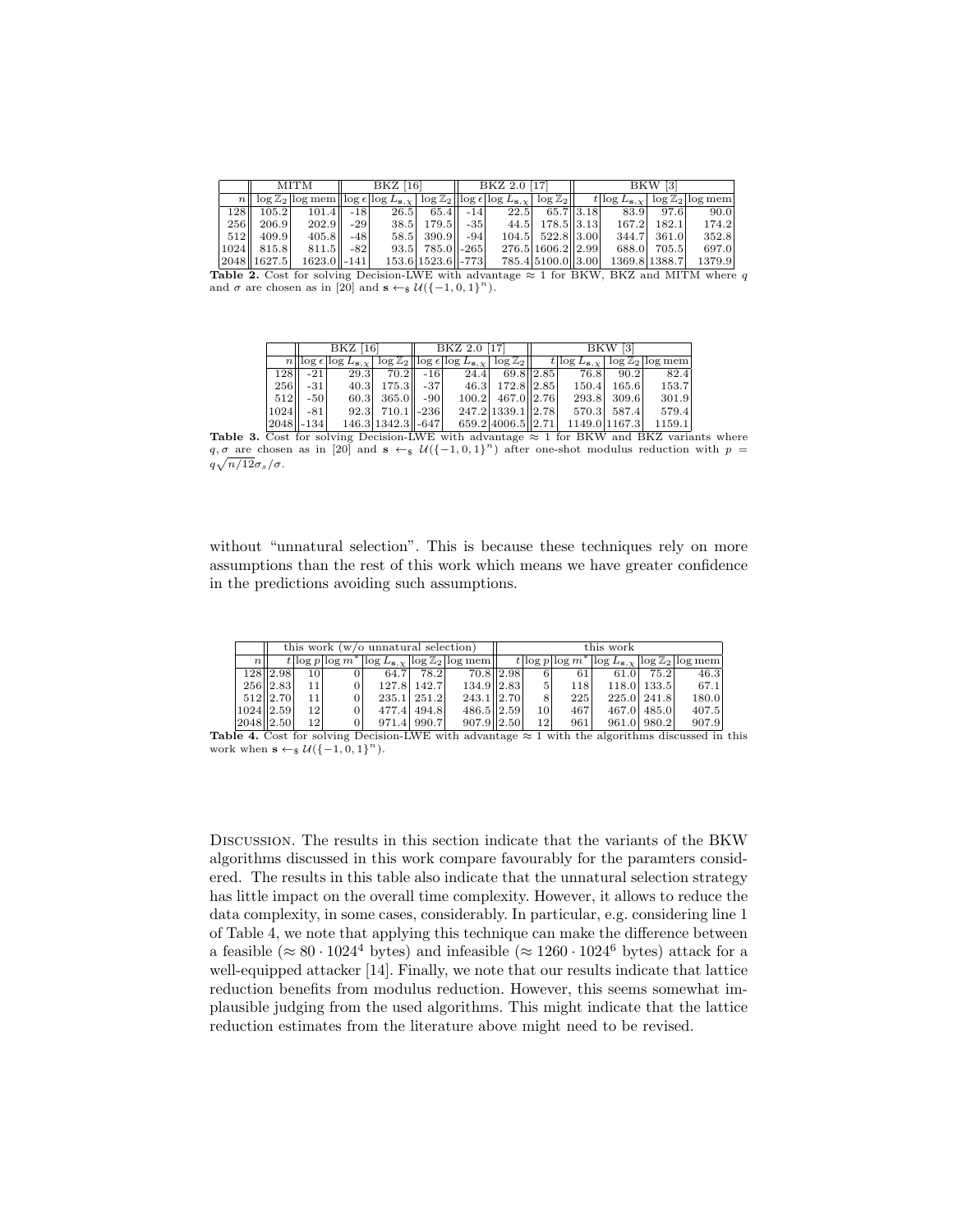# 6 Conclusion & Future Work

We investigated applying modulus switching to exploit the presence of a small secret in LWE instances and demonstrated that it can make a significant impact on the complexity of solving such instances. We also adapted the BKW algorithm to perform modulus-switching 'on-the-fly', showing that this approach is superior to performing 'one-shot' modulus reduction on LWE samples prior to solving. Our first variant improves the target modulus by a factor of  $\sqrt{\log_2 n}$  in typical scenarios; our second variant mainly improves the memory requirements of the algorithm, one of the key limiting aspects of the BKW algorithm. Our algorithms, however, rely on various assumptions which, though appearing sound, are unproven. Our estimates should thus be considered heuristic, as are performance estimates for all currently-known algorithms for solving LWE. Verifying these assumptions is hence a promising direction for future research. Furthermore, one of the main remaining obstacles for applying the BKW algorithm to cryptographic constructions based on LWE is that it requires an unbounded number of samples to proceed. Lifting this requirement, if only heuristically, is hence a pressing research question.

## Acknowledgement

We thank Steven Galbraith for helpful comments on an earlier draft of this work. We also thank anonymous referees for detailed comments which greatly improved this work. Jean-Charles Faugre, and Ludovic Perret have been partially supported supported by the Computer Algebra and Cryptography (CAC) project (ANR-09-JCJCJ-0064-01) and the HPAC grant (ANR ANR-11-BS02- 013) of the French National Research Agency.

#### References

- 1. Adi Akavia, Shafi Goldwasser, and Vinod Vaikuntanathan. Simultaneous hardcore bits and cryptography against memory attacks. In Omer Reingold, editor, TCC, volume 5444 of Lecture Notes in Computer Science, pages 474–495. Springer Verlag, 2009.
- 2. Martin Albrecht, Carlos Cid, Jean-Charles Faugre, Robert Fitzpatrick, and Ludovic Perret. On the complexity of the arora-ge algorithm against lwe. In SCC '12: Proceedings of the 3nd International Conference on Symbolic Computation and Cryptography, pages 93–99, Castro-Urdiales, July 2012.
- 3. Martin R. Albrecht, Carlos Cid, Jean-Charles Faugère, Robert Fitzpatrick, and Ludovic Perret. On the complexity of the BKW algorithm on LWE. Designs, Codes and Cryptography, pages 1–30, 2013.
- 4. Martin R. Albrecht, Robert Fitzpatrick, Daniel Cabracas, Florian Gpfert, and Michael Schneider. A generator for LWE and Ring-LWE instances, 2013. available at http://www.iacr.org/news/files/2013-04-29lwe-generator.pdf.